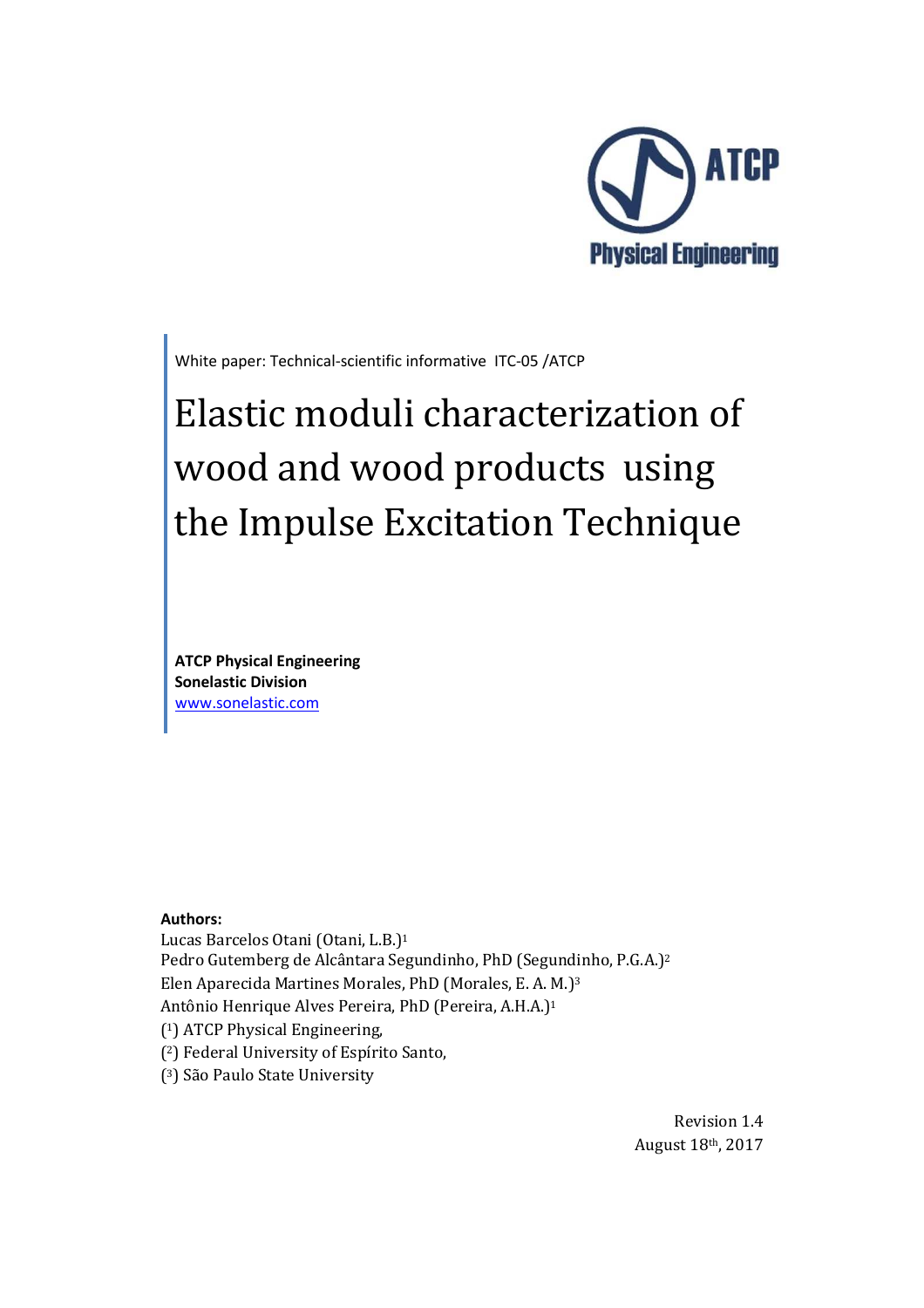# **TABLE OF CONTENTS**

| 3. Elastic moduli characterization of wood using the Impulse Excitation Technique  3                                                                               |
|--------------------------------------------------------------------------------------------------------------------------------------------------------------------|
|                                                                                                                                                                    |
|                                                                                                                                                                    |
|                                                                                                                                                                    |
|                                                                                                                                                                    |
|                                                                                                                                                                    |
|                                                                                                                                                                    |
|                                                                                                                                                                    |
| 4. Case Study #1: Characterization of Eucalyptus bars using Sonelastic <sup>®</sup> solutions  11                                                                  |
|                                                                                                                                                                    |
|                                                                                                                                                                    |
| 5. Case study #2: Estimation and characterization of the Young's modulus of a<br>cylindrical metallic composite and of a wooden log with heartwood and sapwood  15 |
|                                                                                                                                                                    |
|                                                                                                                                                                    |
|                                                                                                                                                                    |
|                                                                                                                                                                    |
|                                                                                                                                                                    |
|                                                                                                                                                                    |
| Appendix B – Developing a model to predict the Young's modulus values of heartwood                                                                                 |
|                                                                                                                                                                    |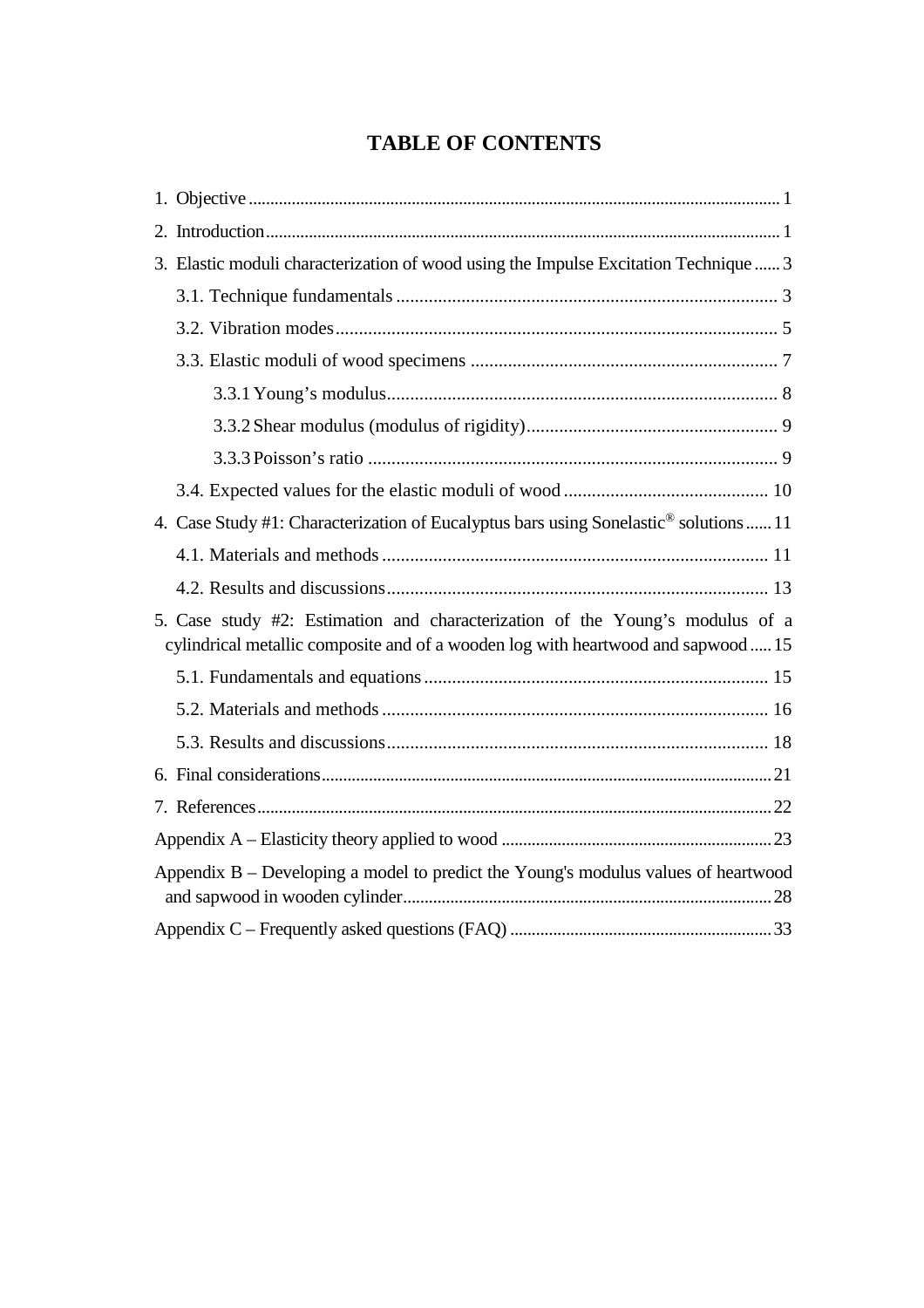## **1. Objective**

The objective of this white paper is to introduce the theory and methodology for the non-destructive elastic moduli characterization of wood and wood products using the Impulse Excitation Technique (ASTM E1876 [1] and correlated). The study presents a literature review and the advances achieved by ATCP Physical Engineering regarding the application of this characterization technique for this class of material.

## **2. Introduction**

Wood, both for its availability and characteristics, was one of the first materials used by man for structural means. The main function of this material is for supporting the tree structure and it may be defined as an organic solid composite majorly made of cellulose and lignin [2].

Wood materials originates from stems, which constantly grow both in diameter (growth rings) and in length (grain direction). Besides its structural function, it can be also employed as the raw material for a number of processes, for example the production of paper, furniture and charcoal.



**Figure 1** - Bridge located over the Montmorency river, in the Montmorency forest, Quebec, Canada. It has a span of 44 m, height of 33 m and width of 4.8 m [3].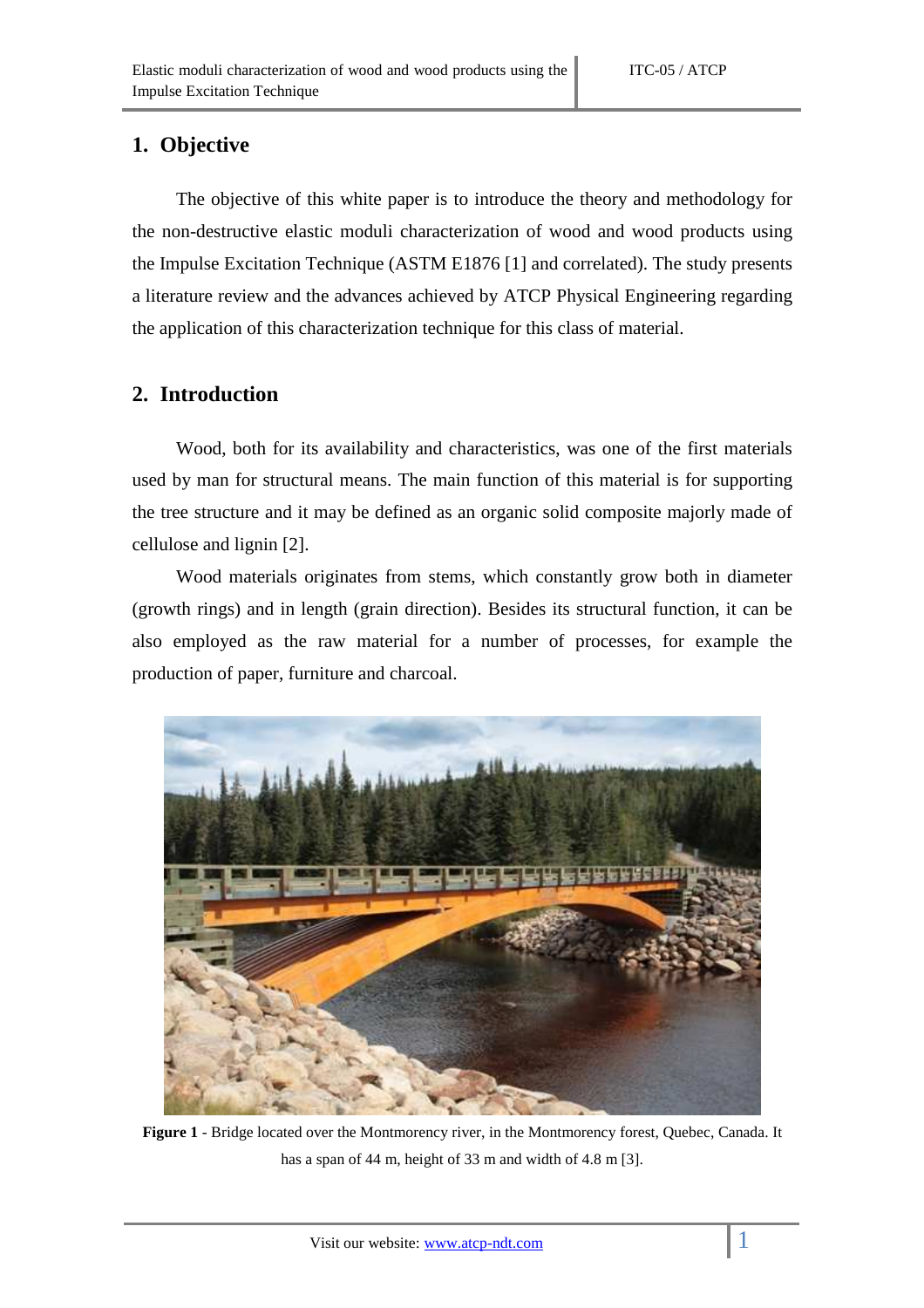Because of the microstructural characteristics arising from being naturally sourced, wood presents distinct physical properties according to its orientation (anisotropy) [2]. The three main axes that characterize this material are presented in Figure 2, and are listed below:

- Longitudinal (L): parallel axis to the fibers (grain direction);
- Radial (R): normal axis to the growth rings (perpendicular to the grain in the radial direction);
- Tangential (T): perpendicular axis to the grain and tangent to the growth rings.



**Figure 2** - The three main axes of wood with respect to the grain direction and the growth rings [4].

Wood is classified as an orthotropic material; therefore, it presents orthogonal planes of symmetry in which its properties are constants for each plane [5]. This classification, however, may be taken as a simplification because depending on the property under analysis, it is possible to verify a variation in the values along its radial direction, for instance.

The elastic properties characterization becomes important for materials such as wood because its values are used for material selection, numerical simulations, structural calculations, and to predict properties that are only obtained through destructive tests. Considering these factors, elastic moduli are also widely used for the classification and quality control of wood products.

Such applications are possible because of the sensibility of these properties to the presence of discontinuities, defects, cracks, knots, microstructural changes and chemical composition [6].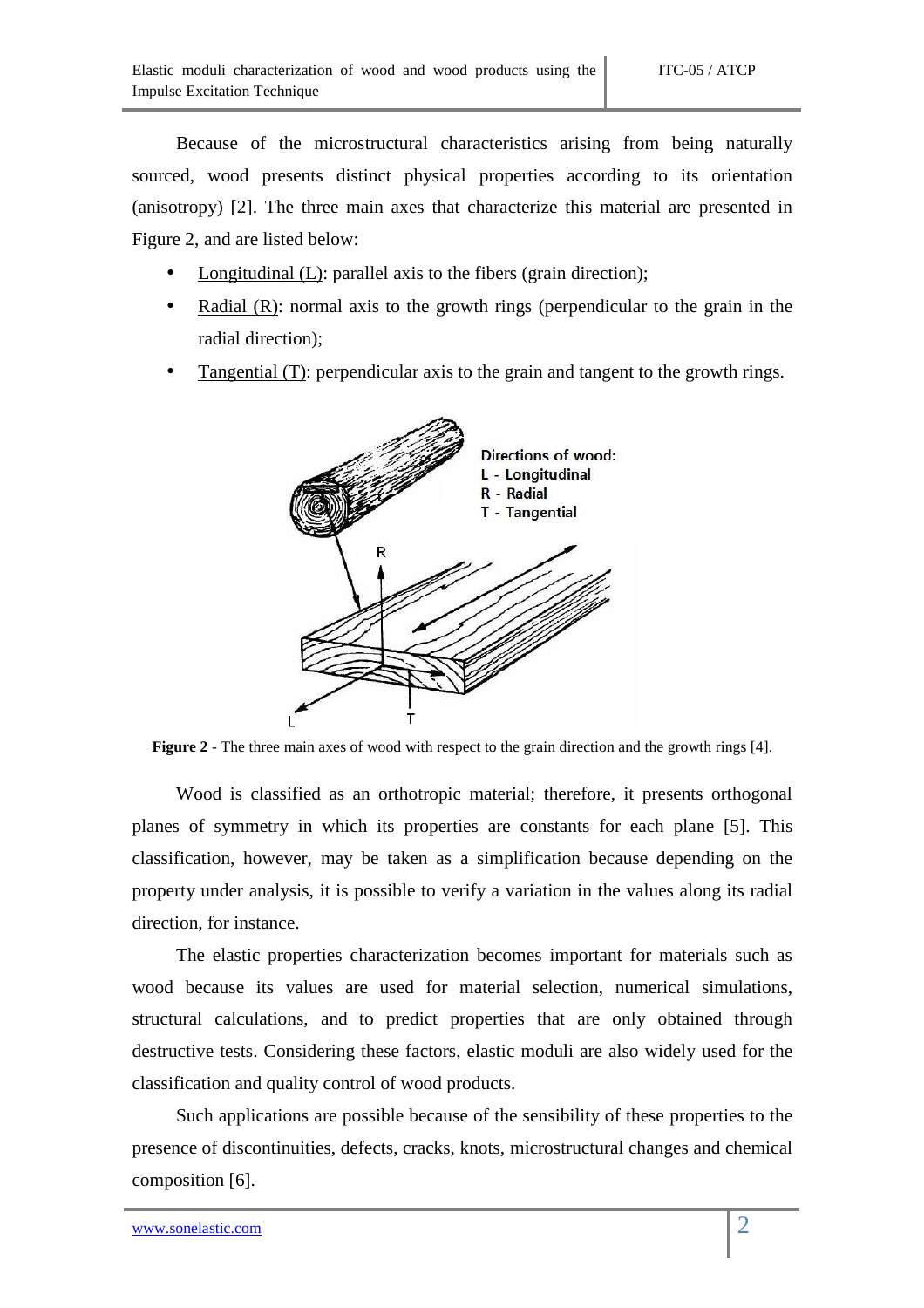# **3. Elastic moduli characterization of wood using the Impulse Excitation Technique**

#### **3.1. Technique fundamentals**

The Impulse Excitation Technique (ASTM E1876 [1]) essentially determines the elastic moduli of a material based on the natural vibration frequencies of a sample with regular geometry (bar, cylinder, disc or ring). These frequencies are excited by a brief mechanical impulse, followed by the acquisition of the acoustic response using a microphone. A mathematical analysis is performed on the acoustic signal in order to obtain the frequency spectrum (Fast Fourier transform). Based on this, the dynamic elastic moduli are calculated using pre-determined equations (ASTM E1876), which considers the geometry, mass, sample dimensions and frequencies obtained through the analysis [1].

For the excitation of a desired vibration mode, it is necessary to set up specific boundary conditions. Figure 3 presents a sample holder system with the impulse device and microphone positioned to measure the Young's modulus of a rectangular bar through the flexural vibration mode.



**Figure 3** – a) Basic set up to characterize the flexural vibration mode of a bar using the Impulse Excitation Technique [8] and b) SA-BC support for bars and cylinders developed and manufactured by ATCP Physical Engineering.

The elastic moduli obtained by the Impulse Excitation Technique are dynamic and their correlation with the values obtained through a quasi-static test was investigated for samples of *Eucalyptus sp.* (Equation A), and *Pinus oocarpa* (Equation B) [7]. The findings of the correlation between the transversal Young's modulus obtained by a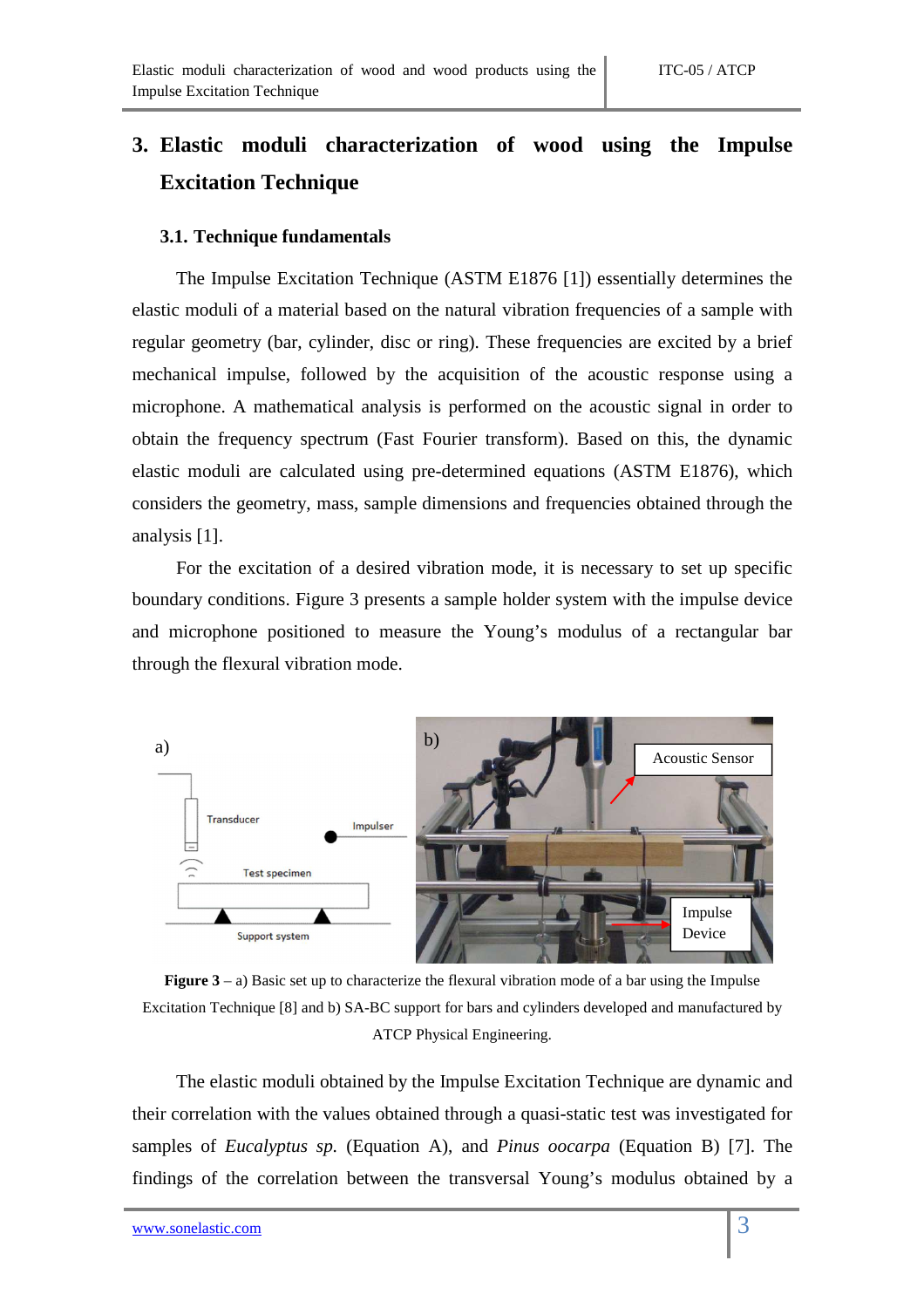quasi-static experiment (E<sub>E</sub>) and the longitudinal Young's modulus dynamically obtained using the Impulse Excitation Technique (E<sub>D</sub>), expressed in MPa, can be found next:

$$
E_D = 864.75 + 0.99 E_E, \text{ for Eucalyptus sp
$$
 (A)

$$
E_D = 310.15 + 1.07 E_E, \text{ for } Pinus \text{ oocarpa} \tag{B}
$$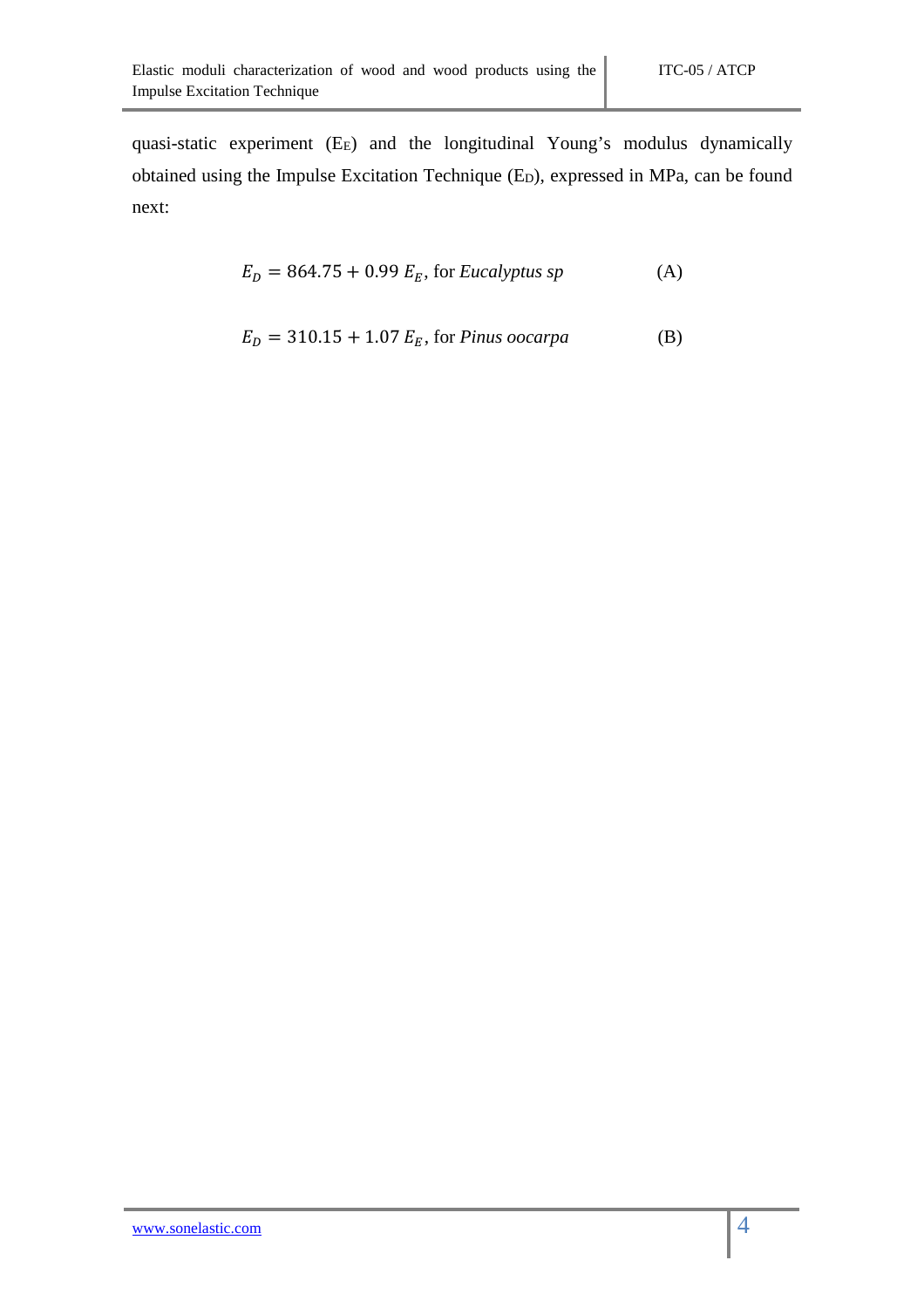#### **3.2. Vibration modes**

A specimen may vibrate in different ways and for each mode there is a specific fundamental frequency. Figure 4 presents the main fundamental vibration modes [9].



**Figure 4** - Fundamental vibration modes: a) flexural, b) torsional, c) longitudinal, and e) planar. The blue region represents the area of minimum amplitude of vibration, whereas the red one represents the area of maximum amplitude.

Boundary conditions imposed during characterization are responsible for determining which vibration mode will be excited. The fundamental frequencies of these modes are affected by the geometry, mass, dimensions and elastic moduli.

Figures 5 a-c [1,6] present the optimum boundary conditions for the main vibration modes of a bar, whereas Figure 5d presents the optimum boundary conditions for a disc. The corresponding dynamic elastic moduli are calculated based on the resonant frequencies (determined by the vibration mode excited), and by employing the equations described in ASTM E1876 [1].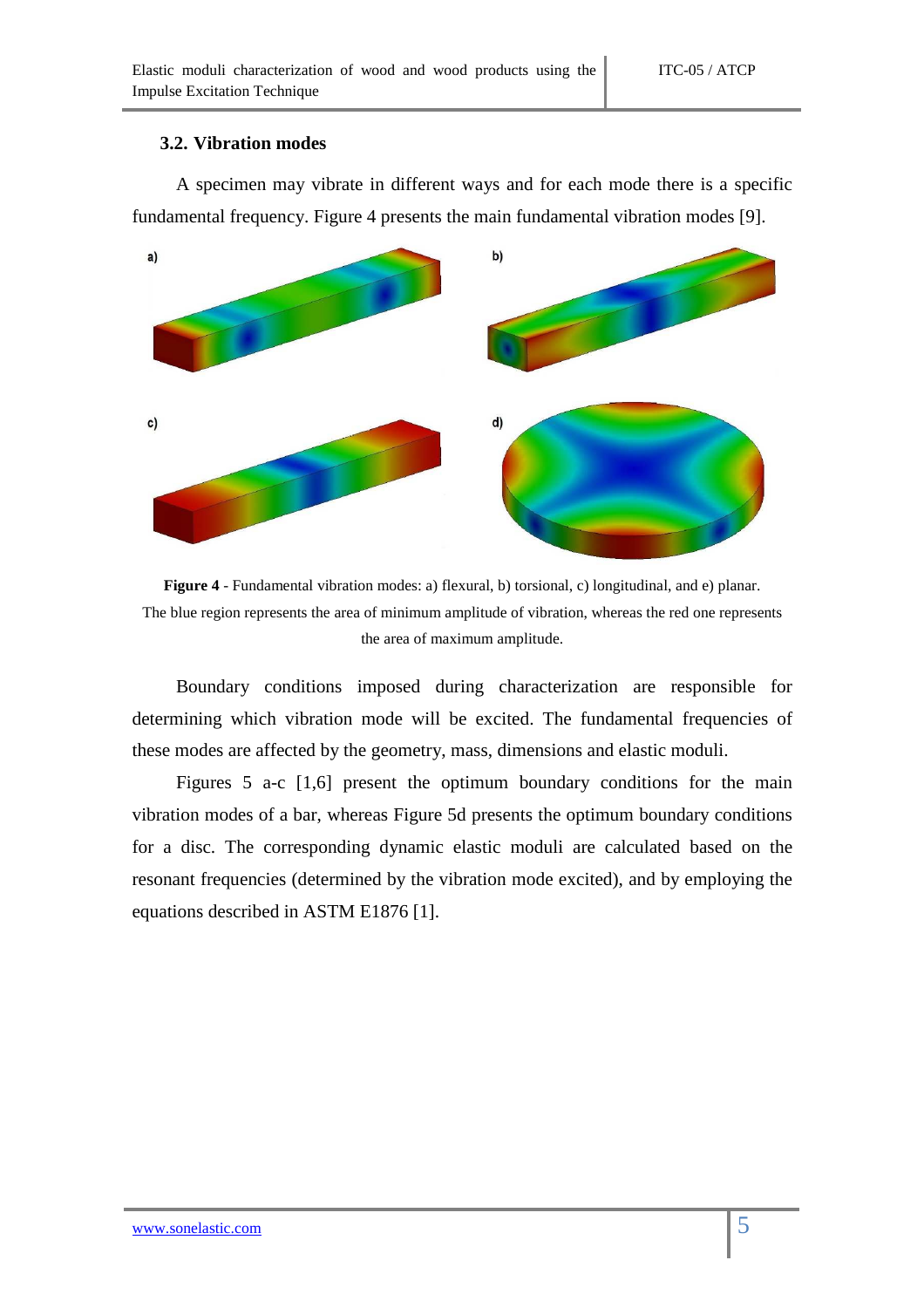

**Figure 5** - Boundary conditions for the excitation of (a) flexural, (b) torsional, (c) longitudinal, and (d) planar fundamental vibration modes.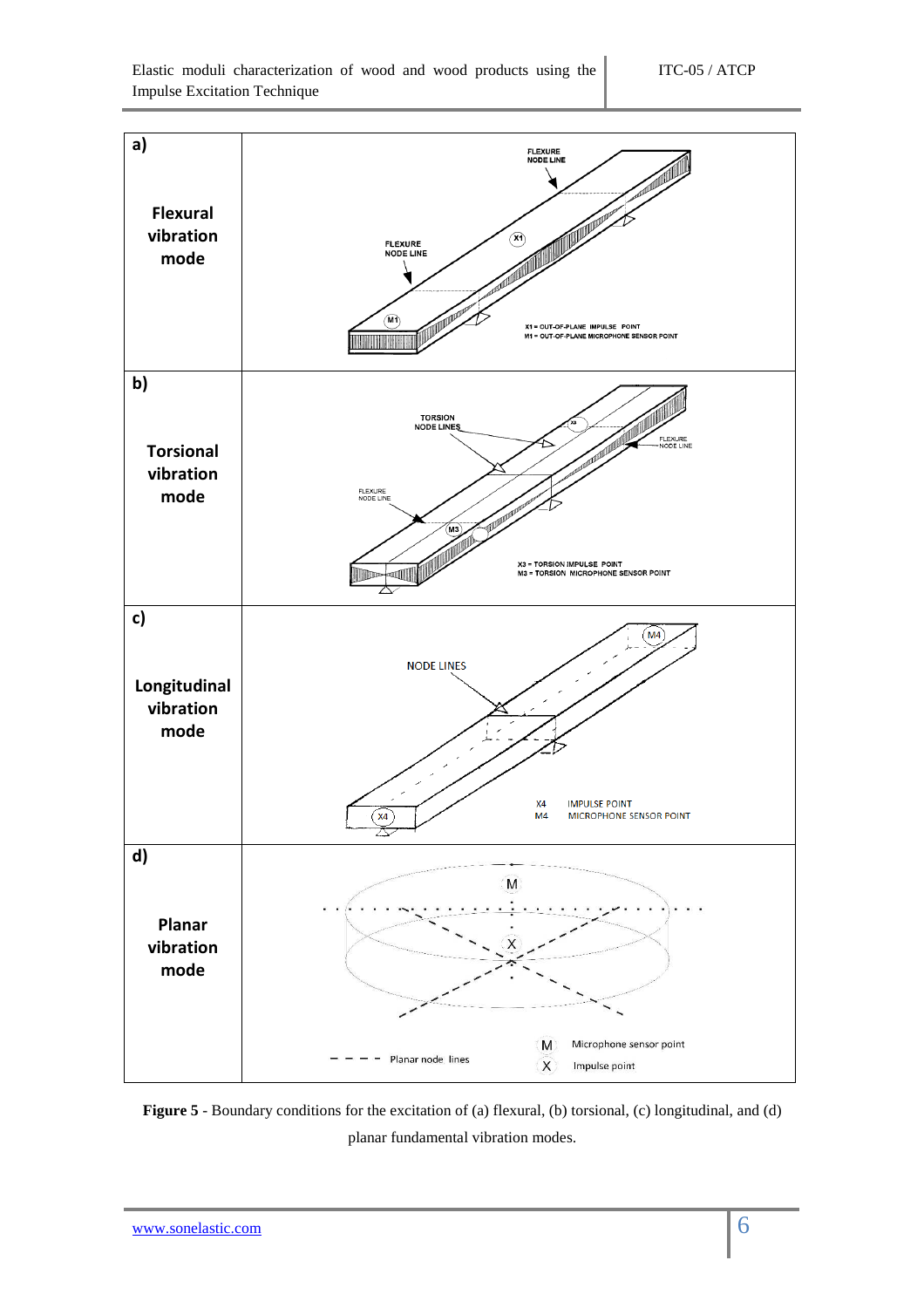#### **3.3. Elastic moduli of wood specimens**

Wood specimens present a varied range of properties depending on the orientation of its fibers (grain direction) and growth rings. When they are characterized using the Impulse Excitation Technique, it is important to consider these orientations and report which of the elastic moduli is being measured.

|  |  | Table 1 - Elastic moduli measured according to the orientation of the sample and the vibration mode. |  |  |  |  |
|--|--|------------------------------------------------------------------------------------------------------|--|--|--|--|
|  |  |                                                                                                      |  |  |  |  |

|                          |              |                          | <b>Sample's orientation</b>       |                                   |
|--------------------------|--------------|--------------------------|-----------------------------------|-----------------------------------|
|                          |              | Longitudinal             | Tangential                        | Radial                            |
|                          |              |                          |                                   |                                   |
|                          | Flexural     | $E_{L}$                  | $E_T$                             | $E_R$                             |
| <b>Vibration</b><br>mode | Torsional    | $Geff$ ( $GLT$ , $GLR$ ) | $G_{eff}$ ( $G_{LT}$ , $G_{RT}$ ) | $G_{eff}$ ( $G_{LR}$ , $G_{RT}$ ) |
|                          | Longitudinal | $E_{L}$                  | $E_T$                             | $E_R$                             |

Table 1 indicates the elastic moduli that is characterized through the Impulse Excitation Technique in accordance to the vibration mode and sample's orientation. The terms used in Table 1 can be described as [5,10]:

EL – Longitudinal Young's modulus;

 $E_T$  – Tangential Young's modulus;

 $E_R$  – Radial Young's modulus;

 $G_{eff}$  – Shear modulus (modulus of rigidity) characterized by the Sonelastic<sup>®</sup> equipment. It corresponds to a combination of the  $G_{ij}$  moduli shown in parentheses [5];

GLT – Modulus of Rigidity associated to shear strain at the LT plane resulting from shear stresses in the LR and RT planes;

 $G_{RT}$  – Modulus of Rigidity associated to shear strain at the RT plane resulting from shear stresses in the LR and LT planes;

GLR – Modulus of Rigidity associated to shear strain at the LR plane resulting from shear stresses in the RT and LT planes.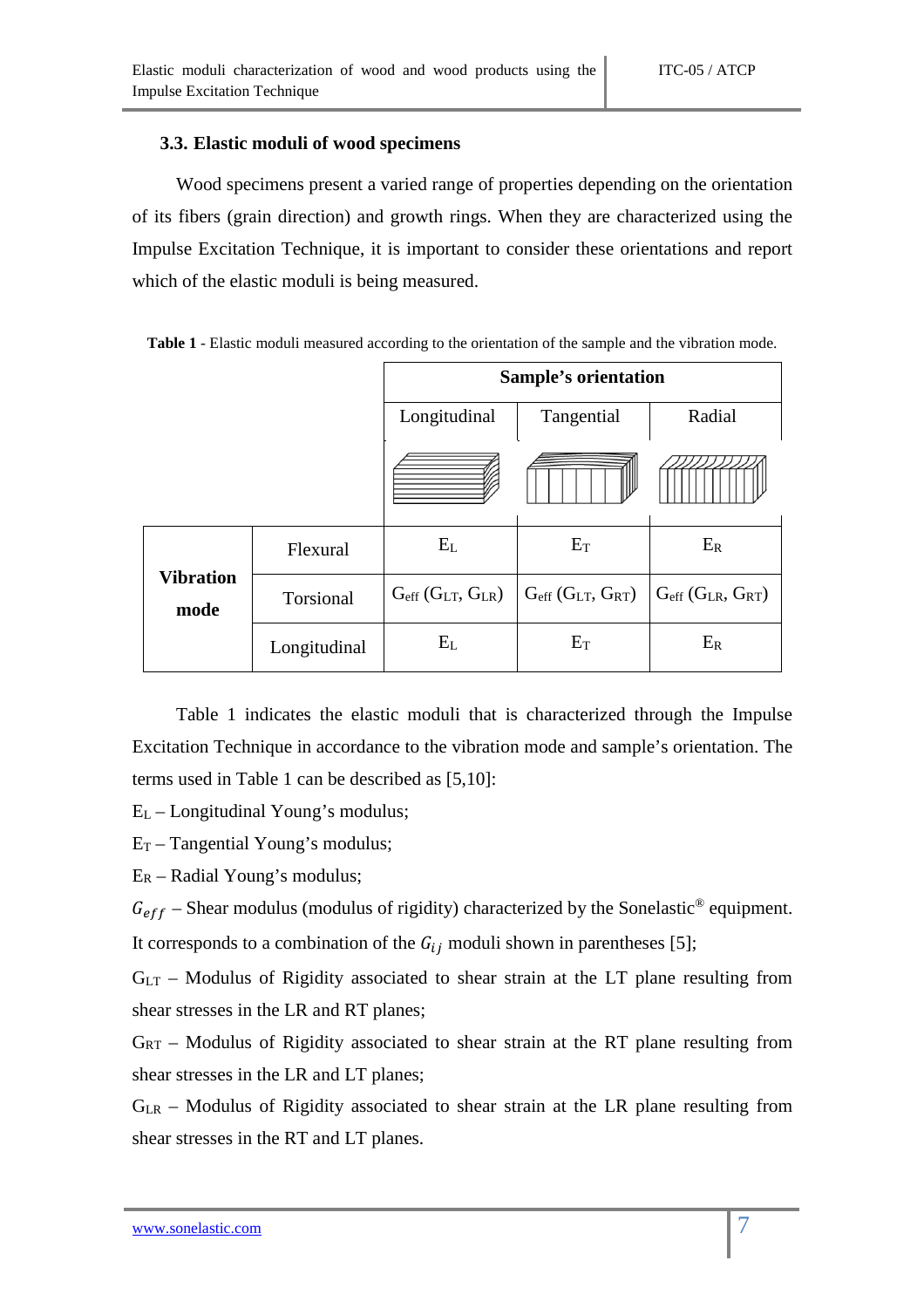#### **3.3.1 Young's modulus**

#### • **Longitudinal vibration mode**

When the sample is excited in longitudinal mode (check boundary conditions in Figure 5c), the elastic modulus obtained will refer to the orientation parallel to the sample's length. Therefore, the orientation of the sample will determine the elastic modulus being measured ( $E_1$ ,  $E_2$ ,  $E_3$  or a combination of these directions), as presented in Table 1.

#### • **Flexural vibration mode**

When a sample is flexed, there are both tension and compression present, as pictured in Figure 6. For homogeneous and isotropic materials, the elastic modulus obtained from a bending test coincides with the elastic modulus measured in an axial test (longitudinal direction). Therefore, the value of a dynamic elastic modulus obtained through the flexural vibration mode is the same as the one obtained through the longitudinal vibration mode [11]. Nevertheless, it is known that when flexed, the surface is the region submitted to the greatest values of normal stress. For this reason, if a sample presents the stiffness of the surface different from the inside (for example, if there is a stiffness gradient along the thickness), or if the sample presents small flaws such as pores, cracks and micro-cracks on the surface, there will be a difference between the values obtained through flexural and longitudinal vibration modes. In the literature, there is a range of publications focused on the wood evaluation, presenting the difference between values obtained from distinct vibration modes [10, 12-14].



**Figure 6** - Regions of tension (red) and compression (blue) stress during a bending test.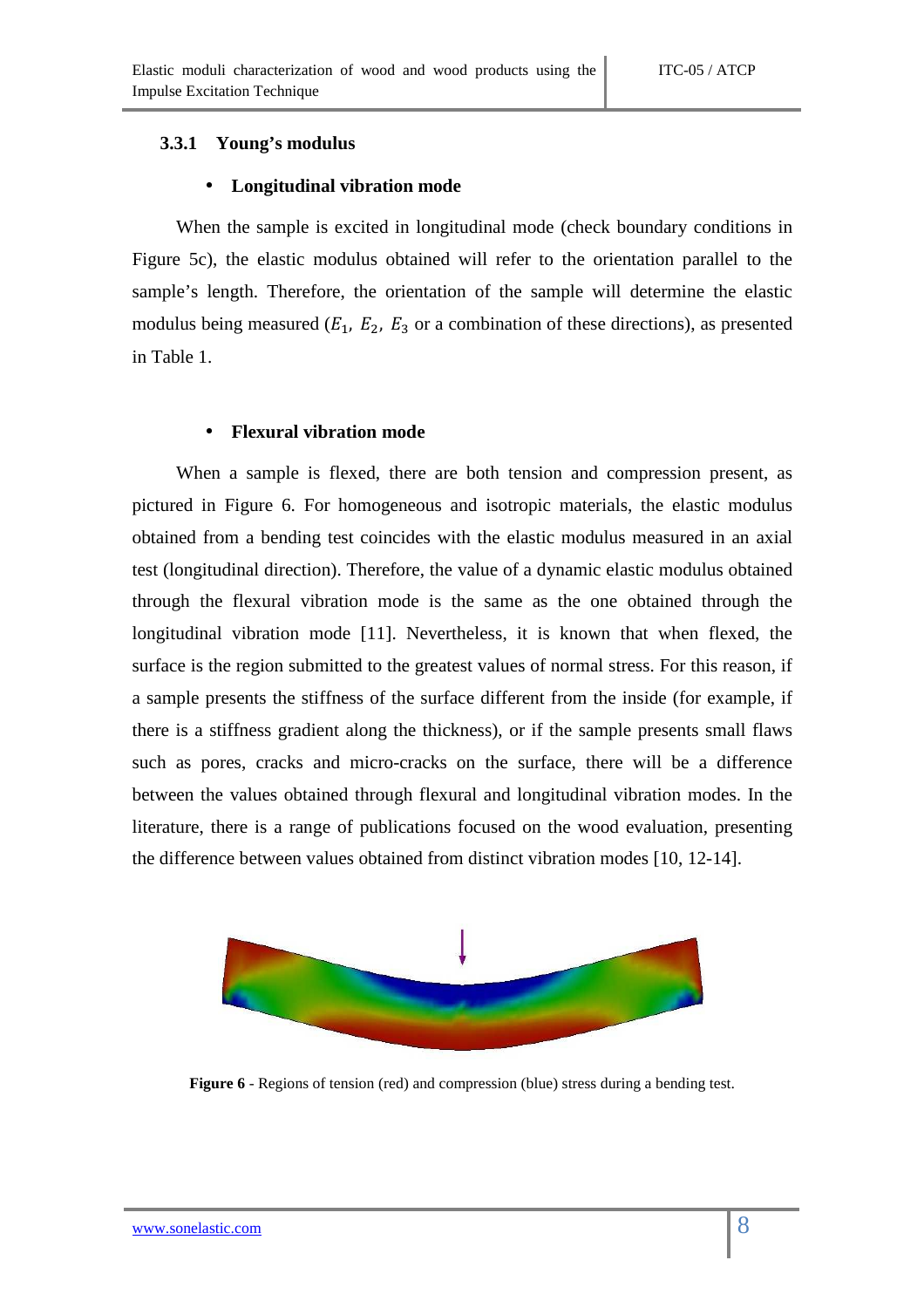#### **3.3.2 Shear modulus (modulus of rigidity)**

#### • **Torsional vibration mode**

When a sample is submitted to a torsion test, two values of shear modulus act concomitantly on the material. If there is torsion such as described in Figure 5b, the acting modulus of rigidity are associated with the surfaces that are being sheared (the four laterals of the sample), for this reason, the shear modulus calculated using fundamental torsional frequency will correspond to an effective modulus. In other words, the result obtained by the Sonelastic® will be a combination of the active shear moduli (Table 1 indicates the active shear moduli that comprise the effective value for each orientation) [5].

#### **3.3.3 Poisson's ratio**

The Impulse Excitation Technique is not suitable to characterize the Poisson's ratio of orthotropic materials such as wood. However, based on the Elasticity Theory (using the stiffness matrix) it is possible to obtain correlations between the Poisson's ratio and the Young's modulus. Next, find the description of such relations (in Appendix A is possible to visualize the stiffness matrix for these materials):

$$
\frac{\nu_{LR}}{E_L} = \frac{\nu_{RL}}{E_R} , \quad \frac{\nu_{LT}}{E_L} = \frac{\nu_{TL}}{E_T} , \quad \frac{\nu_{RT}}{E_R} = \frac{\nu_{TR}}{E_T}
$$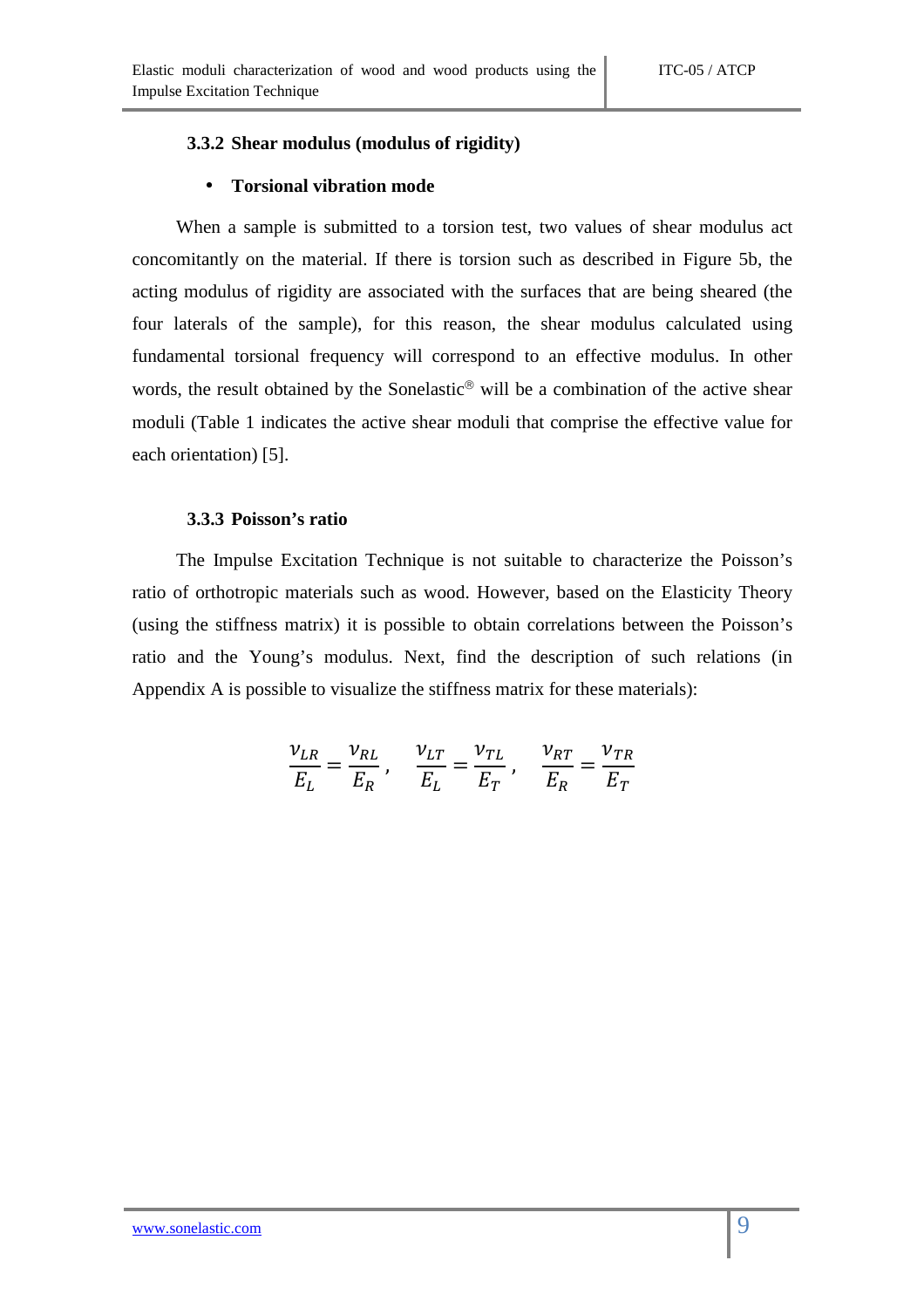#### **3.4. Expected values for the elastic moduli of wood**

Wood may be classified as softwood or hardwood. In general, hardwood presents higher elastic moduli and strength values [2].

Table 2 presents predicted elastic moduli values as a function of EL for softwood, showing the elastic properties of this type of wood according to the EL variation.

| $E_L$ | $E_R$  | $E_T$  | $G_{LR}$ | G <sub>LT</sub> | $G_{RT}$ |
|-------|--------|--------|----------|-----------------|----------|
| 6.0   | 0.6990 | 0.3667 | 0.6564   | 0.6185          | 0.0518   |
| 7.0   | 0.7710 | 0.4069 | 0.6763   | 0.6366          | 0.0566   |
| 8.0   | 0.7856 | 0.4453 | 0.6962   | 0.6546          | 0.0612   |
| 9.0   | 0.8241 | 0.4821 | 0.7161   | 0.6727          | 0.0655   |
| 10.0  | 0.8601 | 0.5177 | 0.7353   | 0.6907          | 0.0696   |
| 11.0  | 0.8940 | 0.5521 | 0.7558   | 0.7088          | 0.0736   |
| 12.0  | 0.9262 | 0.5855 | 0.7756   | 0.7268          | 0.0774   |
| 13.0  | 0.9567 | 0.6180 | 0.7955   | 0.7449          | 0.0811   |
| 14.0  | 0.9860 | 0.6497 | 0.8154   | 0.7629          | 0.0846   |
| 15.0  | 1.0140 | 0.6806 | 0.8352   | 0.7810          | 0.0881   |
| 16.0  | 1.0409 | 0.7109 | 0.8551   | 0.7990          | 0.0914   |
| 17.0  | 1.0668 | 0.7406 | 0.8750   | 0.8170          | 0.0946   |
| 18.0  | 1.0919 | 0.7698 | 0.8948   | 0.8351          | 0.0979   |

**Table 2** – Predicted elastic parameters as function of EL for softwood (values in GPa) [5]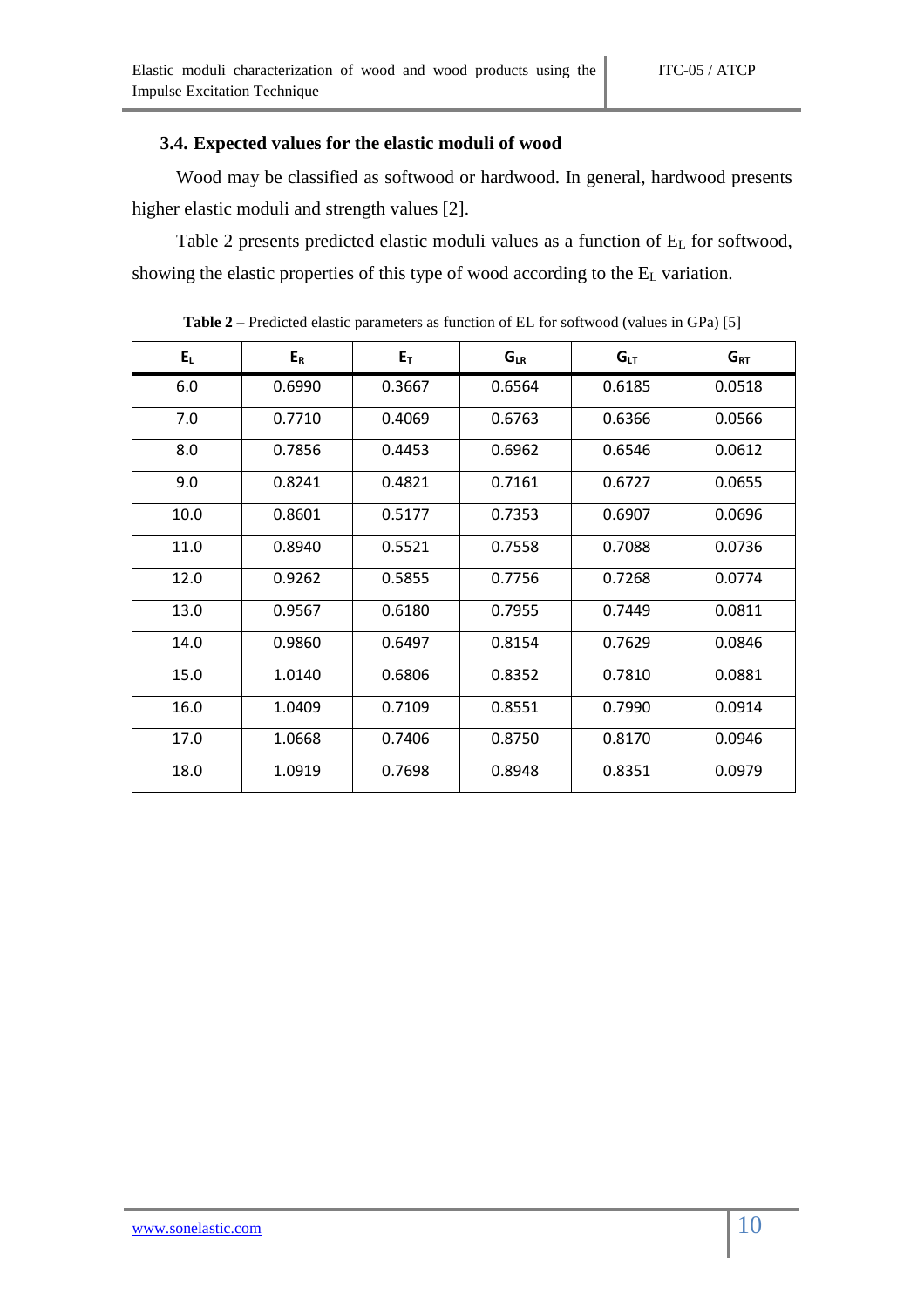# **4. Case Study #1: Characterization of Eucalyptus bars using Sonelastic® solutions**

This case study describes the characterization of prismatic bars of Eucalyptus (*Eucalyptus sp.)* with two distinct orientations using Sonelastic® solutions (Impulse Excitation Technique).

#### **4.1. Materials and methods**

Figure 7 shows a top view of a tree section, the concentric circles correspond to its growth rings. In this figure, three possible sample cuts are illustrated. The samples indicated by (1) and (2) present ideal cuts to obtain values for  $E_T$  and  $E_R$ , respectively. In (1), the length direction is tangent to the growth rings and in (2), the length direction is parallel to the direction of the growth rings [5].



**Figure 7** - Identification of the best places to cut the wood samples in order to characterize  $E_T$  (1) and  $E_R$ (2). The cut presented in (3) combines both R and T directions.

On the other hand, the sample indicated in (3) combines both R and T directions. As presented in this case study, it is possible to characterize samples with this orientation, however the values obtained will be effective, being a combination between ER and ET.

Figures 8 and 9 indicate the fibers orientation of the characterized wood samples. It is possible to see that the sample illustrated in Figure 8 presents the fibers aligned parallel to its length (these bars were indicated by "L" index). On the other hand, it is possible to see that the sample illustrated in Figure 9 has its fibers transversely oriented and there is a combination between the radial and tangential direction along its length (these bars were indicated by "RT" index).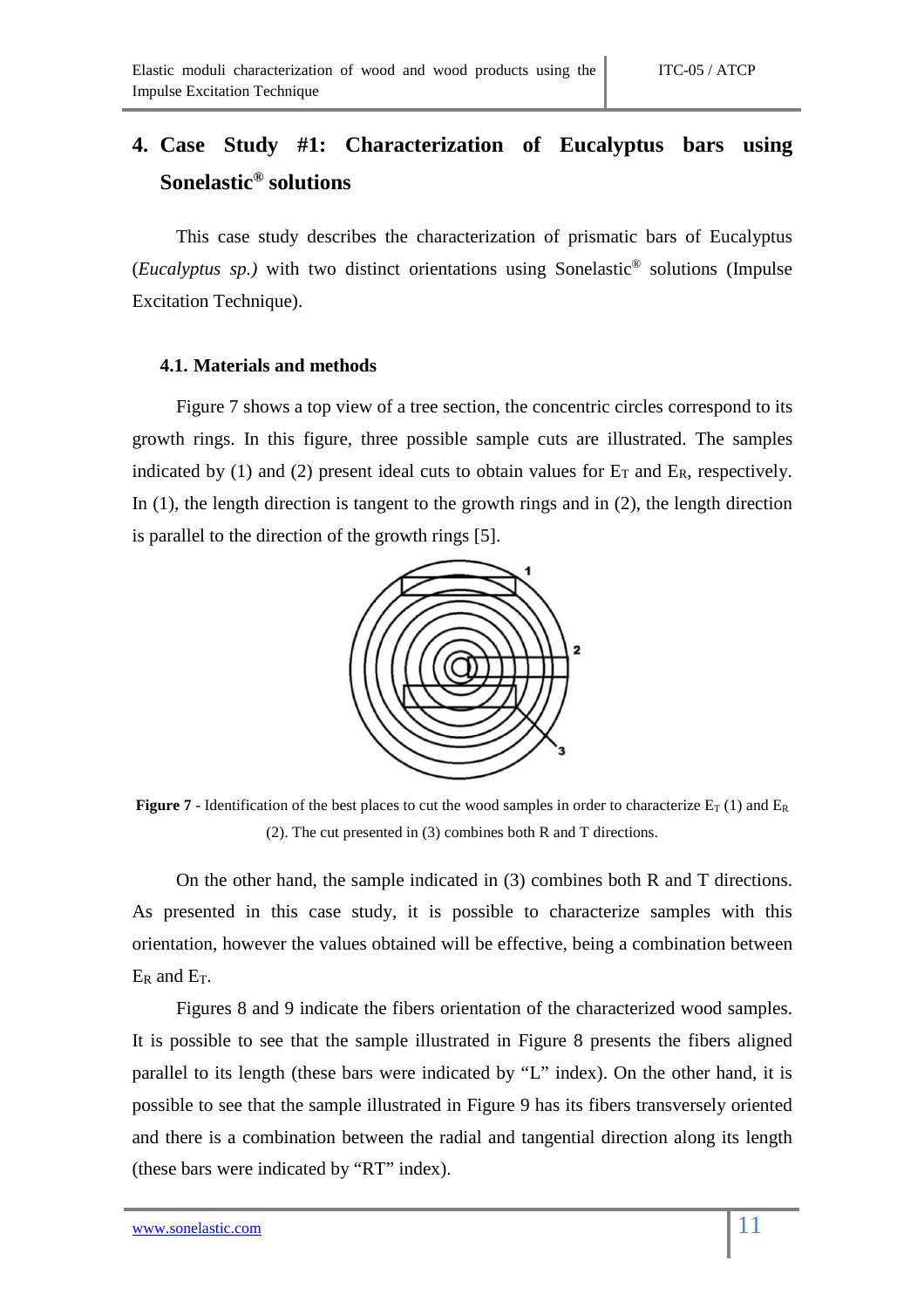

**Figure 8** - Sample presenting fibers aligned parallel to its length.



**Figure 9** - Sample presenting combined radial and tangential orientation parallel to its length.

The dimensions of the samples were 145 mm x 25 mm x 25 mm and they were measured by a caliper rule. The mass was measured by using an analytical balance. These parameters are necessary for the elastic moduli calculation according to ASTM E1876.

The Sonelastic® equipment was employed in order to carry out the characterization via Impulse Excitation Technique.

The samples were characterized regarding the main vibration modes (flexural, torsional and longitudinal) using the SA-BC adjustable support for bars and cylinders, the IED Automatic Electromagnetic Impulse Device, the CA-DP High directional acoustic sensor, and the *Sonelastic software* (these items are part of the Sonelastic® solutions for the characterization of medium-sized samples). Figure 10 presents the equipment set up as previously described.

A Poisson's ratio of  $0.25 \pm 0.25$  was adopted to calculate the elastic moduli. As mentioned earlier, this value may vary significantly according to the orientation of the fibers. For this reason, an uncertainty of 0.25 was considered, including all the possible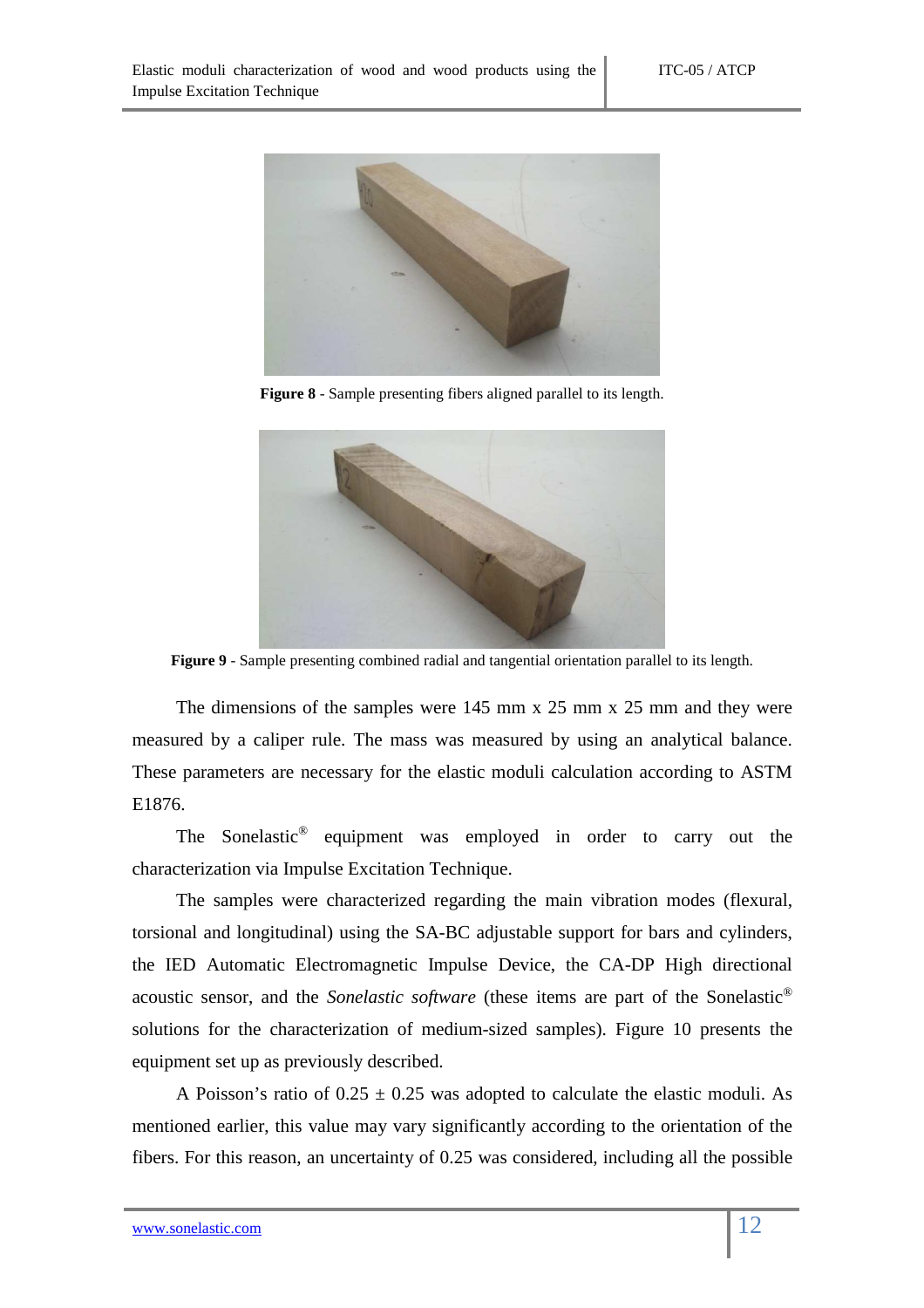values for this property (PS: the influence of the Poisson's ratio when calculating the elastic moduli is low. This can be verified by checking the errors presented in Tables 5 and 6).



Figure 10 - Sonelastic<sup>®</sup> equipment developed by ATCP Physical Engineering for elastic moduli characterization via Impulse Excitation Technique.

#### **4.2. Results and discussions**

The samples were divided into two main groups using the direction of fibers as division criteria. Tables 3 and 4 show the dimensions and mass values for the samples. Tables 5 and 6 show the elastic moduli values obtained by using the Sonelastic® equipment.

| Sample    | Length, L (mm)    | Width, W<br>(mm) | Thickness, T<br>(mm) | Mass $(g)$       |
|-----------|-------------------|------------------|----------------------|------------------|
| $RT - 01$ | $142.95 \pm 0.15$ | $24.05 \pm 0.15$ | $24.35 \pm 0.15$     | $77.44 \pm 0.01$ |
| $RT - 02$ | $144.95 \pm 0.15$ | $24.15 \pm 0.15$ | $24.35 \pm 0.15$     | $77.37 \pm 0.01$ |
| $RT - 03$ | $143.80 \pm 0.15$ | $23.90 \pm 0.15$ | $24.00 \pm 0.15$     | $78.01 \pm 0.01$ |
| $RT - 04$ | $143.20 \pm 0.15$ | $24.20 \pm 0.15$ | $24.35 \pm 0.15$     | $68.73 \pm 0.01$ |

**Table 3** – Dimensions and mass of "RT" samples.

| <b>Table 4</b> - Dimensions and mass of "L" samples. |          |              |  |  |  |  |
|------------------------------------------------------|----------|--------------|--|--|--|--|
| $[\\onath   [m]$                                     | Width, W | Thickness, T |  |  |  |  |

| Sample   | Length, L (mm)    | Width, W<br>(mm) | Thickness, T<br>(mm) | Mass $(g)$       |
|----------|-------------------|------------------|----------------------|------------------|
| $L - 01$ | $144.05 \pm 0.15$ | $24.10 \pm 0.15$ | $23.95 \pm 0.15$     | $63.65 \pm 0.01$ |
| $L - 02$ | $144.25 \pm 0.15$ | $23.95 \pm 0.15$ | $24.10 \pm 0.15$     | $76.74 \pm 0.01$ |
| $L - 03$ | $143.90 \pm 0.15$ | $23.60 \pm 0.15$ | $23.85 \pm 0.15$     | $75.22 \pm 0.01$ |
| $L - 04$ | $144.00 \pm 0.15$ | $24.25 \pm 0.15$ | $24.40 \pm 0.15$     | $64.34 \pm 0.01$ |

Г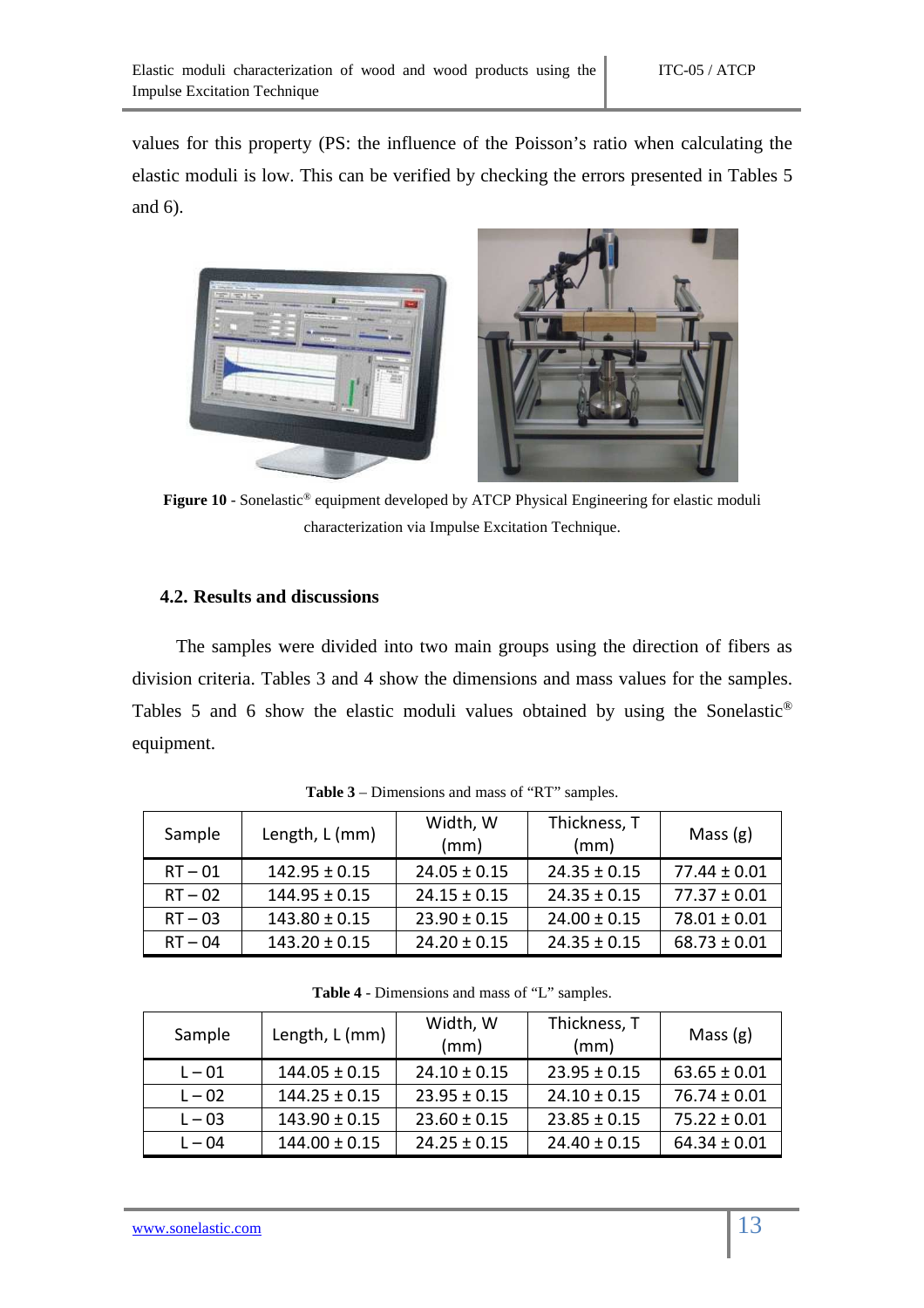|                           | Longitudinal mode      | Flexural mode   | <b>Torsional mode</b> |
|---------------------------|------------------------|-----------------|-----------------------|
| Samples                   | $E_{\text{eff}}$ (GPa) | $E_{eff}$ (GPa) | $Geff$ (GPa)          |
| $RT - 01$                 | $1.45 \pm 0.05$        | $1.50 \pm 0.06$ | $1.20 \pm 0.01$       |
| $RT - 02$                 | $1.23 \pm 0.04$        | $1.30 \pm 0.05$ | $1.12 \pm 0.01$       |
| $RT - 03$                 | $1.55 \pm 0.05$        | $1.67 \pm 0.06$ | $1.25 \pm 0.01$       |
| $RT - 04$                 | $1.40 \pm 0.05$        | $1.45 \pm 0.05$ | $1.21 \pm 0.01$       |
| Average value             | 1.41                   | 1.48            | 1.20                  |
| <b>Standard deviation</b> | 0.13                   | 0.15            | 0.05                  |

**Table 5 -** Elastic moduli values obtained as a function of the vibration mode ("RT" samples).

Table 6 - Elastic moduli values obtained as a function of the vibration mode ("L" samples).

|                    | Longitudinal mode | Flexural mode    | <b>Torsional mode</b> |
|--------------------|-------------------|------------------|-----------------------|
| Sample             | $E_L$ (GPa)       | $E_L$ (GPa)      | $Geff$ (GPa)          |
| $L - 01$           | $18.01 \pm 0.64$  | $13.16 \pm 0.49$ | $1.13 \pm 0.01$       |
| $L - 02$           | $22.39 \pm 0.79$  | $17.87 \pm 0.66$ | $1.34 \pm 0.01$       |
| $L - 03$           | $21.33 \pm 0.76$  | $17.23 \pm 0.64$ | $1.43 \pm 0.02$       |
| $L - 04$           | $18.19 \pm 0.64$  | $14.19 \pm 1.15$ | $1.15 \pm 0.01$       |
| Average value      | 19.98             | 15.61            | 1.26                  |
| Standard deviation | 2.21              | 2.29             | 0.15                  |

The Young's modulus values indicated in Table 5 are effective because the samples present a combination between R and T directions aligned parallel to their lengths. The values measured for "L" samples are represented by EL because the fibers are parallel to the length (Table 6).

There is a difference observed between elastic moduli values obtained in longitudinal and flexural directions, mainly for the "L" samples. Such difference may be explained by two main factors: the first and most critical is the presence of defects, such as small cracks on the sample's surface, negatively influencing measurements taken from flexural tests. Another factor that may influence the measurement is the presence of a stiffness gradient along the sample's thickness, which may alter the values obtained. For wood specimens, there is a tendency of properties based on the longitudinal mode being superior to the ones obtained from flexural mode [10,12-14].

Finally, Geff consists of a modulus of rigidity, which is a combination of the moduli related to the planes that are being sheared on the torsional vibration. For example, the G<sub>eff</sub> value for the "L" samples is a combination between  $G_{LR}$  and  $G_{LT}$ . On the other hand, for the "RT" samples, this analysis is more complex because the direction of the sample's length does not correspond to a defined orientation (L, R or T).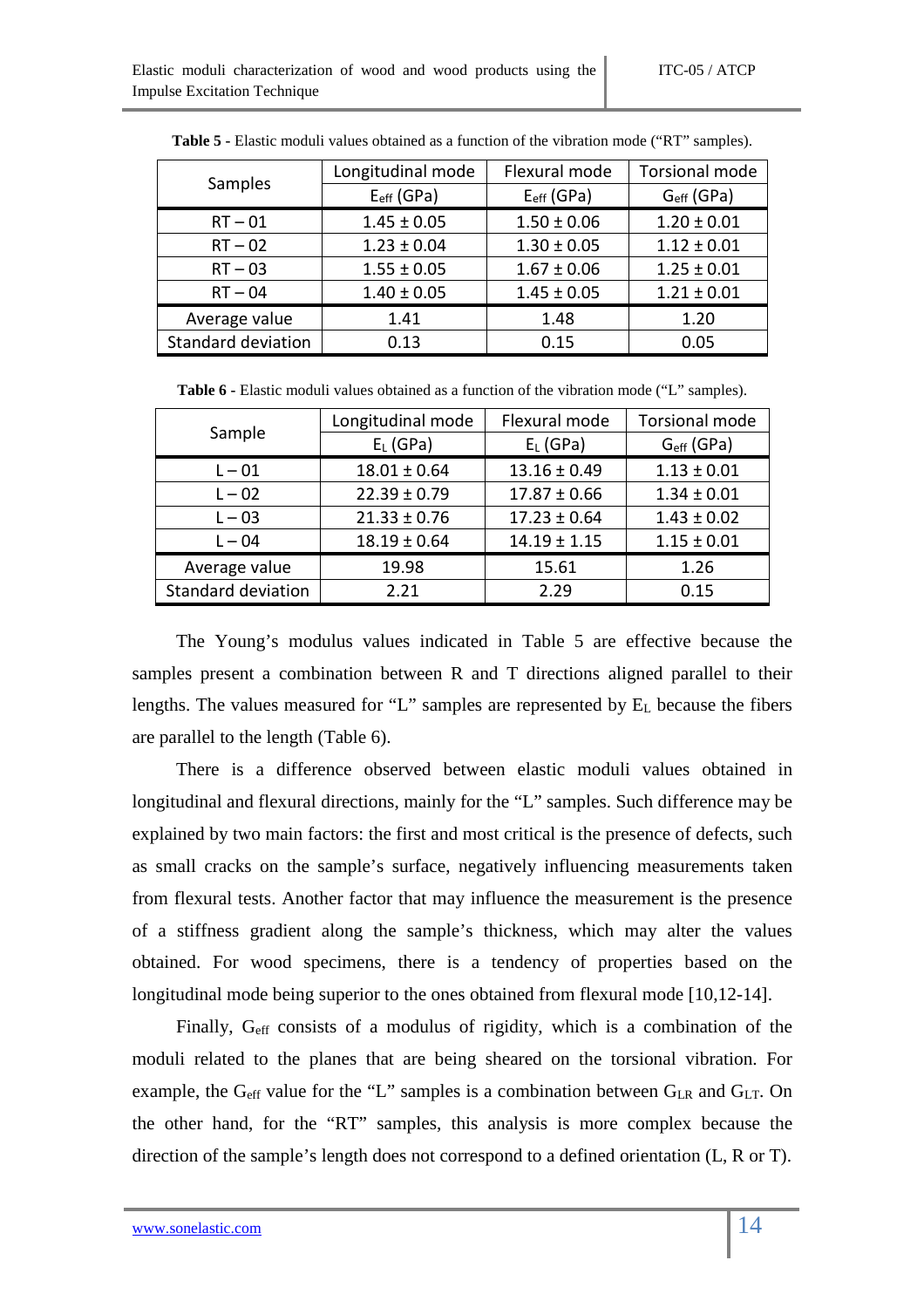# **5. Case study #2: Estimation and characterization of the Young's modulus of a cylindrical metallic composite and of a wooden log with heartwood and sapwood**

This case study presents a model to predict the Young's modulus of two cylinders concentrically arranged on the same sample, using as input parameters the longitudinal (Elong) and flexural (Eflex) elastic moduli of the cylinder composite. In addition, this model was also used to predict the Young's modulus of heartwood and sapwood from a wooden log based on the characterization of a sample containing these elements.

One of the goals of this work was to investigate in details the reason why the Young's modulus value of wood and wood products obtained by the longitudinal vibration mode was different from the one obtained by the flexural mode. In addition, it also aimed to construct a model capable to predict simultaneously and non-destructively the Young's modulus of a cylindrical sample made from two components.



**Figure 11** - Diagram of a cylindrical composite such as the one used in this study.

#### **5.1. Fundamentals and equations**

The variance in stiffness along the thickness of a sample is one of the main reasons that explain the different values of Young's modulus obtained through flexural and uniaxial tests for the same specimen. This difference may occur in two special occasions. The first depends on the amount of defects found on the surface of the specimen, such as cracks and micro-cracks (in this case, the values obtained from a flexural test tend to differ from those from a tensile test). The second occurs when there is a stiffness gradient along the sample's thickness (the stress distribution in a bending test is not uniform along the transversal section and the external areas, which will be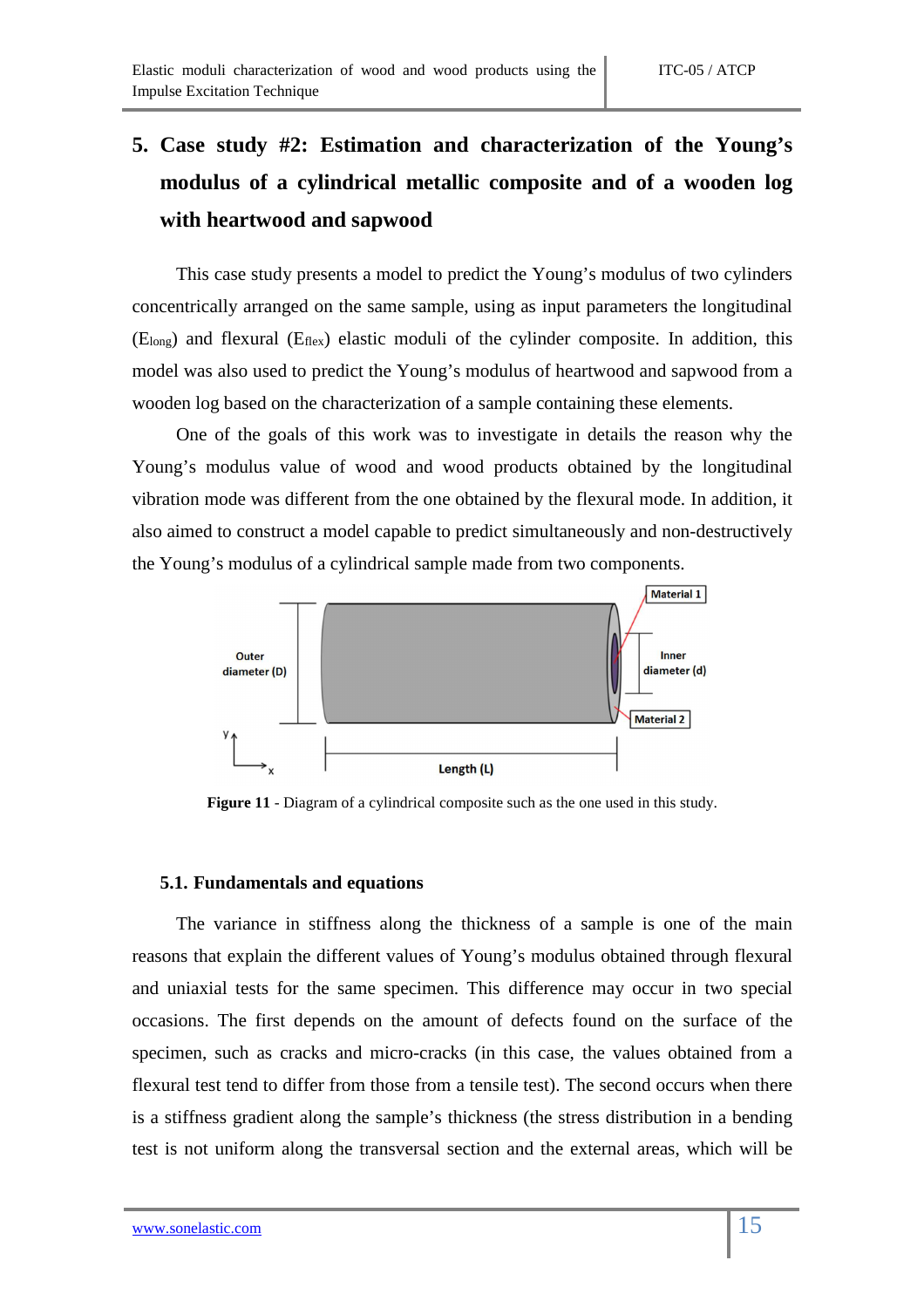submitted to higher values of stress, will be the ones influencing the most the obtained values).

Different types of wood, because of their chemical composition and anatomical disposition, tend to be more rigid under tension than under compression (in experiments parallel to the direction of the fibers). The influence of such distinct behaviors may affect differently the longitudinal and flexural vibration modes, presenting different values of stiffness depending on the excitation form.

For this reason, different approaches should be used to predict the Young's modulus of a cylindrical composite. If the sample does not present superficial cracks on its surface, it is possible to predict simultaneously and non-destructively the Young's modulus values of its components. Below are presented the final equations used in the predictions (the complete development of the models is described in Appendix B).

$$
E_1 = \frac{E_{long}(D^2 + d^2) - E_{flex}D^2}{d^2}
$$
 (C)

$$
E_2 = \frac{E_{flex}D^2 - E_{long}d^2}{(D^2 - d^2)}
$$
 (D)

 $E_1$  represents the Young's modulus of the inner material of the cylinder (heartwood region, for example);  $E_2$ , the Young's modulus of the outer material (sapwood region, for example); D, the outer diameter of the cylinder; and d, the inner diameter of the cylinder (see diagram in Figure 11).

#### **5.2. Materials and methods**

The materials used in the initial tests were a steel cylinder ( $\rho_{ap} = 7.8 \ g/cm^3$ ) of 11.75 mm of diameter, and an aluminum cylinder ( $\rho_{ap} = 2.8 g/cm^3$ ) of 29.71 mm of diameter, both solid cylinders. To evaluate the elastic moduli of a wooden specimen, a lathed wooden log composed of heartwood and sapwood was used, as well as two rectangular bars of the heartwood and the sapwood separately.

A hole of approximately 12.0 mm of diameter was made on the center of the transversal section of the aluminum cylinder, so that the solid steel cylinder could fit in its interior. Then, an epoxy glue was used to fix the steel cylinder in the interior of the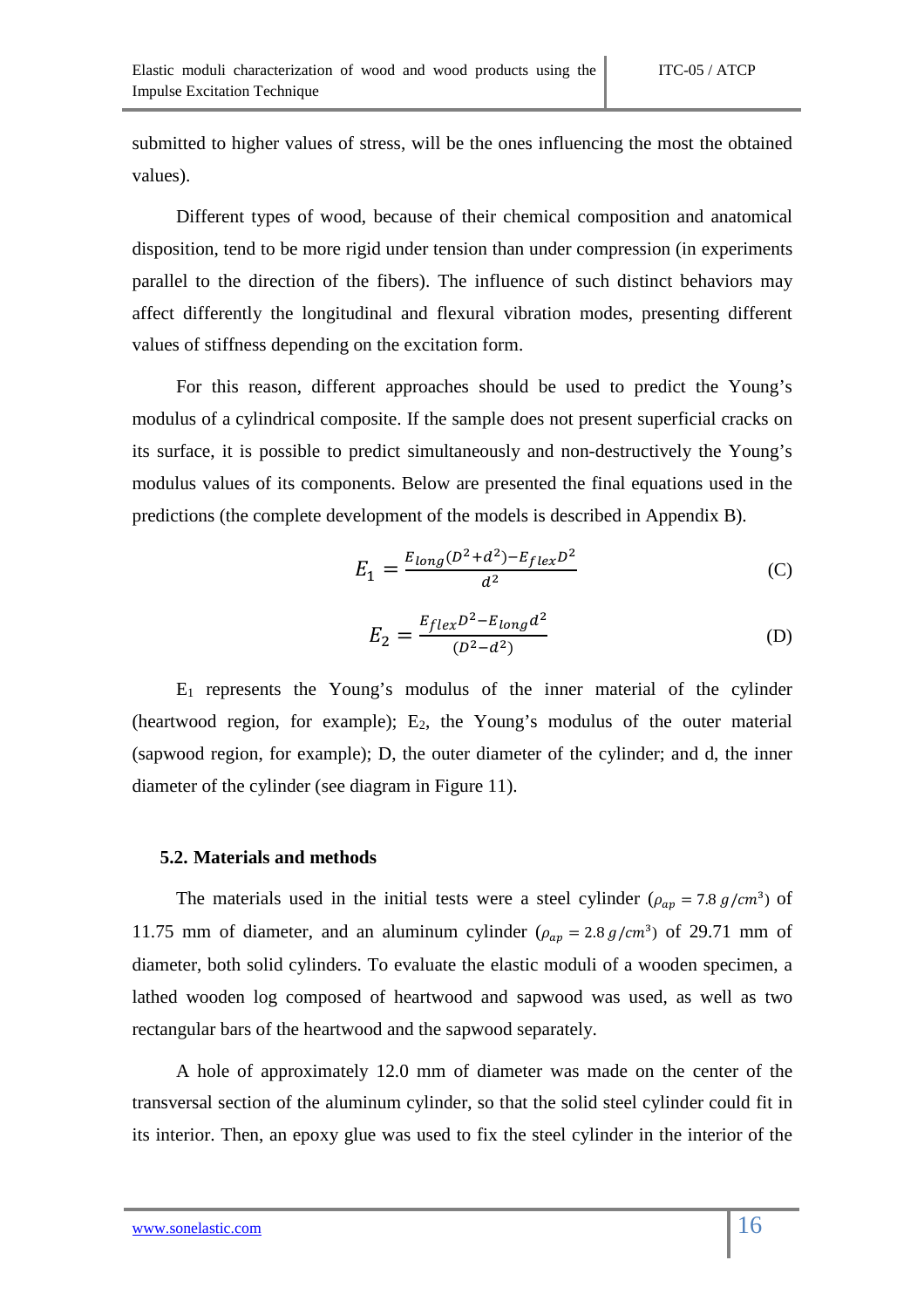aluminum sample. Figure 12 shows a diagram representing the cylindrical metallic composite ( $\rho_{ap}$  = 3,6  $g/cm^3$ ) used in the preliminary studies.



**Figure 12** – Cylindrical metallic composite (outer material: aluminum; inner material: steel).

After applying the equations to the metallic cylinder, the model was also used to predict the Young's modulus of the wooden cylinder. To compare the findings and also verify if the model was valid for the wood, both heartwood and sapwood samples were separately characterized. Figure 13 illustrates the wooden cylinder used and Figure 14, the heartwood and sapwood samples.



**Figure 13** – Lathed wooden log with a good superficial finishing, highlighting the central region of the log composed by heartwood, and the external region, composed by sapwood.



**Figure 14** – Heartwood and sapwood samples.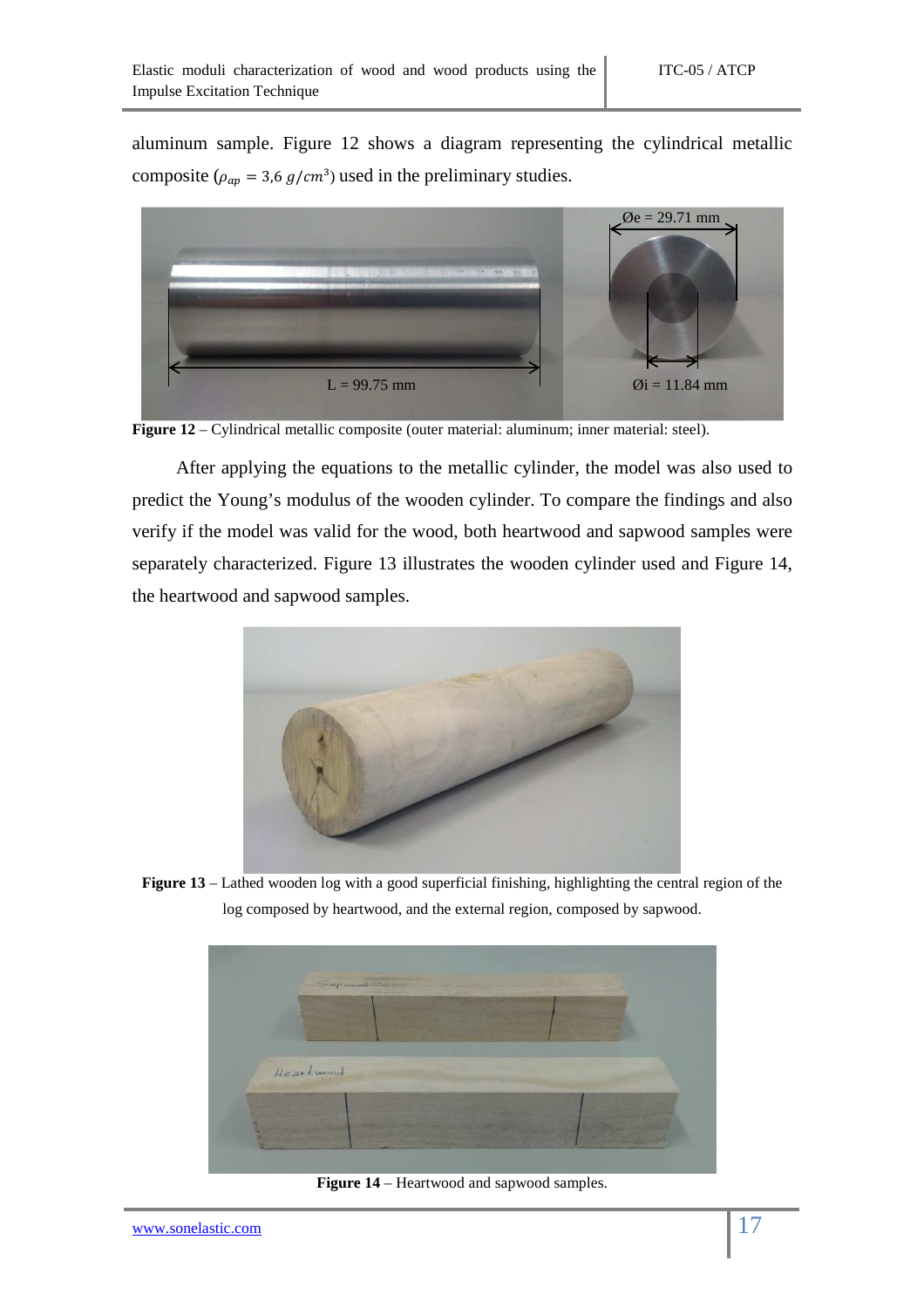#### **5.3. Results and discussions**

#### **5.3.1. Metallic composite**

Table 7 shows the dimensions and mass values of the metallic parts. The results obtained using Sonelastic® are presented in Table 8.

|                       | Mass $(g)$ | $L$ (mm) | Deviation D (mm) Deviation d (mm) |       |      |                          |
|-----------------------|------------|----------|-----------------------------------|-------|------|--------------------------|
| Solid aluminum        | 194.56     | 99.94    | 0.03                              | 29.71 | 0.03 | $\overline{\phantom{0}}$ |
| <b>Steel</b>          | 118.61     | 139.65   | 0.05                              | 11.75 | 0.09 | $\overline{\phantom{0}}$ |
| Cylindrical composite | 246.76     | 99.75    | 0.04                              | 29.71 | 0.04 | 11.84                    |

**Table 7** - Mass and dimensions of metallic cylindrical samples.

**Table 8** – Elastic moduli values for the metallic cylinders (obtained by Sonelastic<sup>®</sup> solutions).

|                             | $E_{flex}$ (GPa) | Uncertainty       | $Elong$ (GPa) | Uncertainty |
|-----------------------------|------------------|-------------------|---------------|-------------|
| Solid aluminum (material 1) | 72.19            | 0.54              | 71.88         | 0.45        |
| Steel (material 2)          | 211.84           | 7.60 <sub>1</sub> | 213.01        | 3.96        |
| Cylindrical composite       | 77.38            | 0.67              | 93.34         | ).61        |

Therefore, when applying the prediction models to calculate the Young's modulus of steel and aluminum:

$$
E_1 = E_{steel} = \frac{93.34 \times (29.71^2 + 11.84^2) - 77.38 \times 29.71^2}{11.84^2} = 193.83 \text{ GPa}
$$

$$
E_2 = E_{aluminum} = \frac{77.38 \times 29.71^2 - 93.34 \times 11.84^2}{(29.71^2 - 11.84^2)} = 74.37 \text{ GPa}
$$

Table 9 shows the elastic moduli predicted by the model and the elastic moduli obtained experimentally by the Sonelastic® equipment.

**Table 9 –** Comparison between the theoretical model and the experimental values of the metallic cylinders.

|                                         | $E_{\text{steel}}$ (GPa) | $E_{\text{alum}}$ (GPa) |
|-----------------------------------------|--------------------------|-------------------------|
| Theoretical (predicted by the model)    | 193.83                   | 74.37                   |
| Experimental (Sonelastic <sup>®</sup> ) | 211.84                   | 72.19                   |
| Absolute variation*                     | 18.01                    | 2.18                    |
| Variation $(\%)^*$                      | 8.5%                     | 3.0%                    |

\* Absolute variation  $(VA) = |Exp. - Theoretical|$  and Variation  $(\%) = (VA/Exp.) * 100$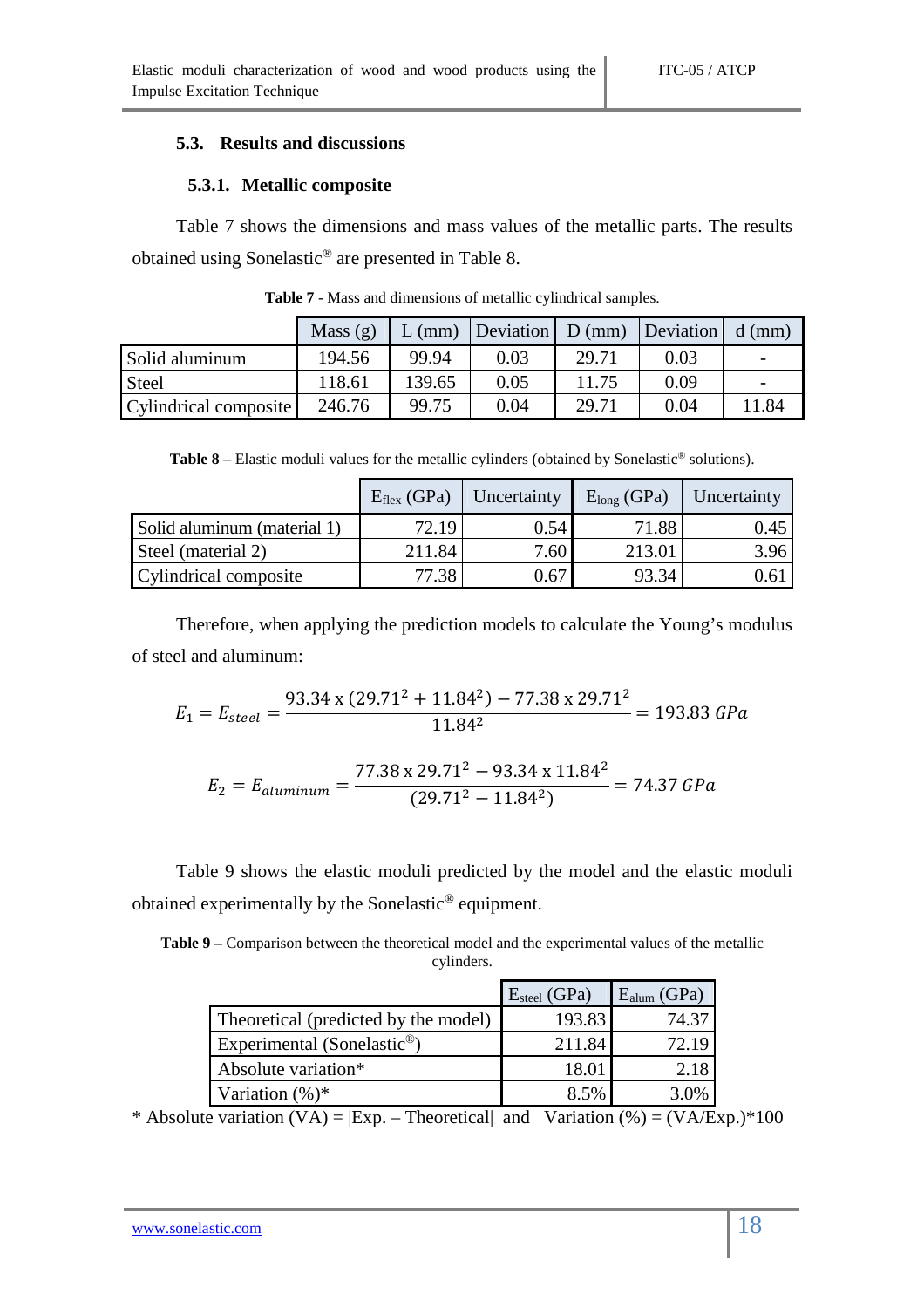It is noticeable the fact that there was a slight variation between the measured and predicted values. The main causes of these differences are: the model considered that the isolated materials presented  $E_{flex} = E_{long}$  (which was not visualized when separately characterizing them); it was disregarded the effect of the thin layer of the epoxy glue; and, finally, the influence of Poisson's ratio was not considered.

Nevertheless, it is possible to affirm that there was a good agreement between the model and the characterizations made by the Sonelastic® equipment.

#### **5.3.2. Wooden samples**

Tables 10 and 11 show the dimensions and mass values regarding the wooden cylinder and the prismatic heartwood and sapwood bars, respectively.

|          |         |        | Mass (g)   L (mm)   Deviation   $\varnothing$ o (mm)   Deviation   $\varnothing$ i (mm) |       |      |       |
|----------|---------|--------|-----------------------------------------------------------------------------------------|-------|------|-------|
| Cylinder | 1849.91 | 408.33 | 1.25                                                                                    | 88.47 | 0.50 | 58.40 |

**Table 10** – Mass and dimensions of the wooden cylinder.

|             | Mass $(g)$ | (mm)   | Deviation | $W$ (mm) | Deviation | $H$ (mm) | Deviation |
|-------------|------------|--------|-----------|----------|-----------|----------|-----------|
| Sapwood 1   | 89.85      | 151.57 | 0.36      | 25.60    | 0.09      | 25.79    | 0.08      |
| Sapwood 2   | 90.31      | 151.84 | 0.09      | 25.14    | 0.16      | 25.64    | 0.18      |
| Heartwood 1 | 61.65      | 151.86 | 0.13      | 25.63    | 0.17      | 24.53    | 0.25      |
| Heartwood 2 | 62.83      | 151.73 | 0.06      | 25.66    | 0.09      | 25.03    | 0.22      |

**Table 11** – Mass and dimensions of heartwood and sapwood samples.

The results obtained for the wooden cylinder are shown in Table 12, whilst the results for heartwood and sapwood samples are in Table 13.

Table 12 - Results for the wooden cylinder (obtained by Sonelastic<sup>®</sup> solutions).

|                 |      |      |      | $E_{flex}$ (GPa) Uncertainty $E_{long}$ (GPa) Uncertainty |
|-----------------|------|------|------|-----------------------------------------------------------|
| Wooden cylinder | 7.93 | 0.24 | 8.84 | 0.16                                                      |

**Table 13** - Results for the heartwood and sapwood samples (obtained by Sonelastic® solutions).

|             | $E_{flex}$ (GPa) | Uncertainty $E_{long}$ (GPa) |       | Uncertainty |
|-------------|------------------|------------------------------|-------|-------------|
| Sapwood 1   | 8.80             | 0.16                         | 10.03 | 0.16        |
| Sapwood 2   | 7.90             | 0.22                         | 8.42  | 0.21        |
| Heartwood 1 | 7.95             | 0.30                         | 9.23  | 0.28        |
| Heartwood 2 | 8.43             | 0.28                         | 10.04 | 0.25        |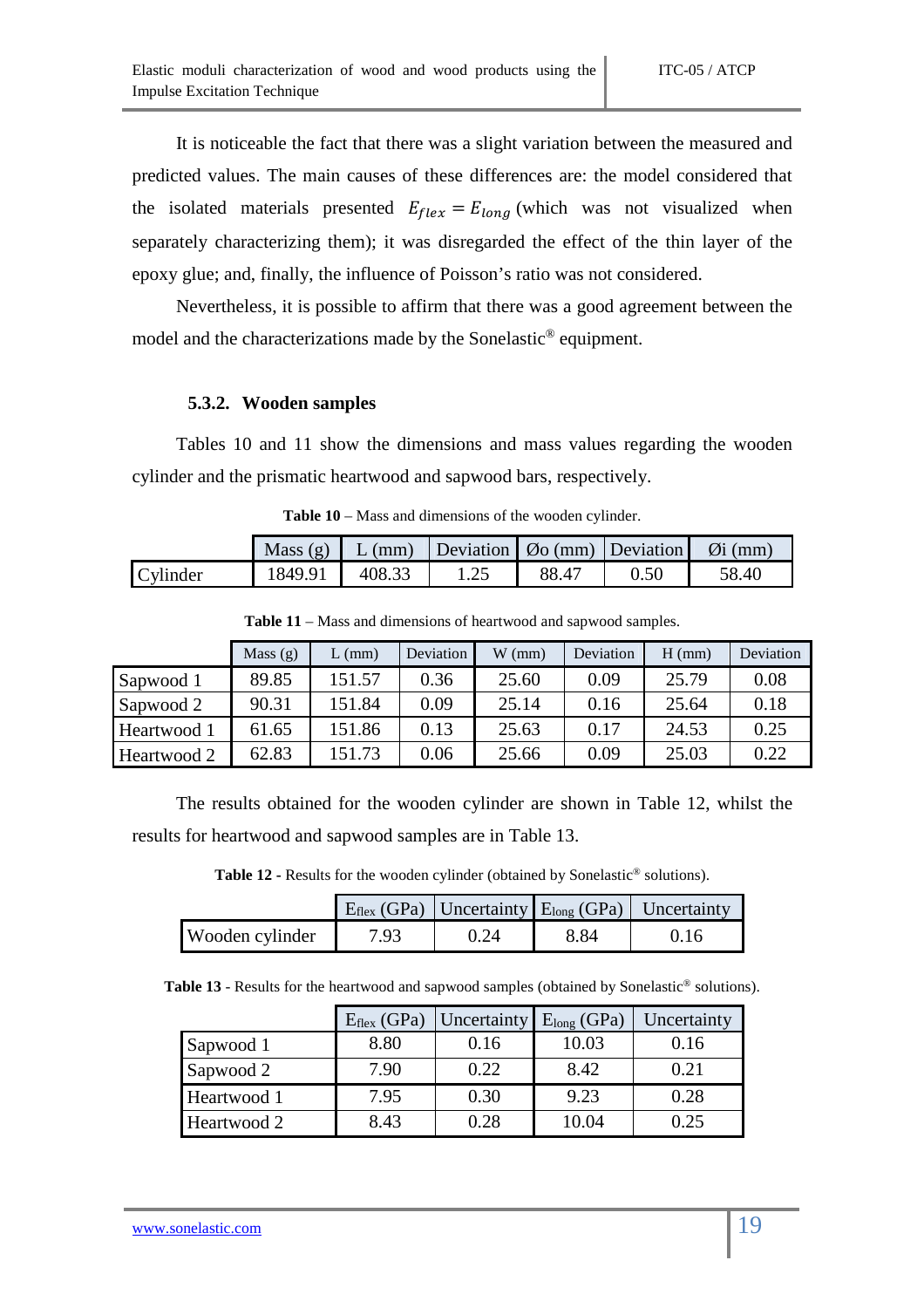By looking at table 13, it is possible to visualize that the Young's modulus of heartwood and sapwood samples was nearly the same, if considering the measurement uncertainties. The observed difference between the longitudinal and flexural values for the wooden cylinder can be attributed to the integrity of its surface, that despite being lathed, presented some small cracks (affecting negatively the results obtained by flexural tests).

The possible explanation of the difference in stiffness between heartwood and sapwood mainly involves the age of the formed tissue and the quantity of defects presented. However, because of the natural character of these materials, other parameters may be pointed as possible contributors for the increase or decrease in elastic modulus of these specific regions [15].

For the case of the wood sample evaluated herein, it is possible to visualize that the influence of the superficial integrity overlapped the influence of the stiffness difference between the sapwood and the heartwood for this species of wood (as presented, the elastic moduli of these two areas were almost the same).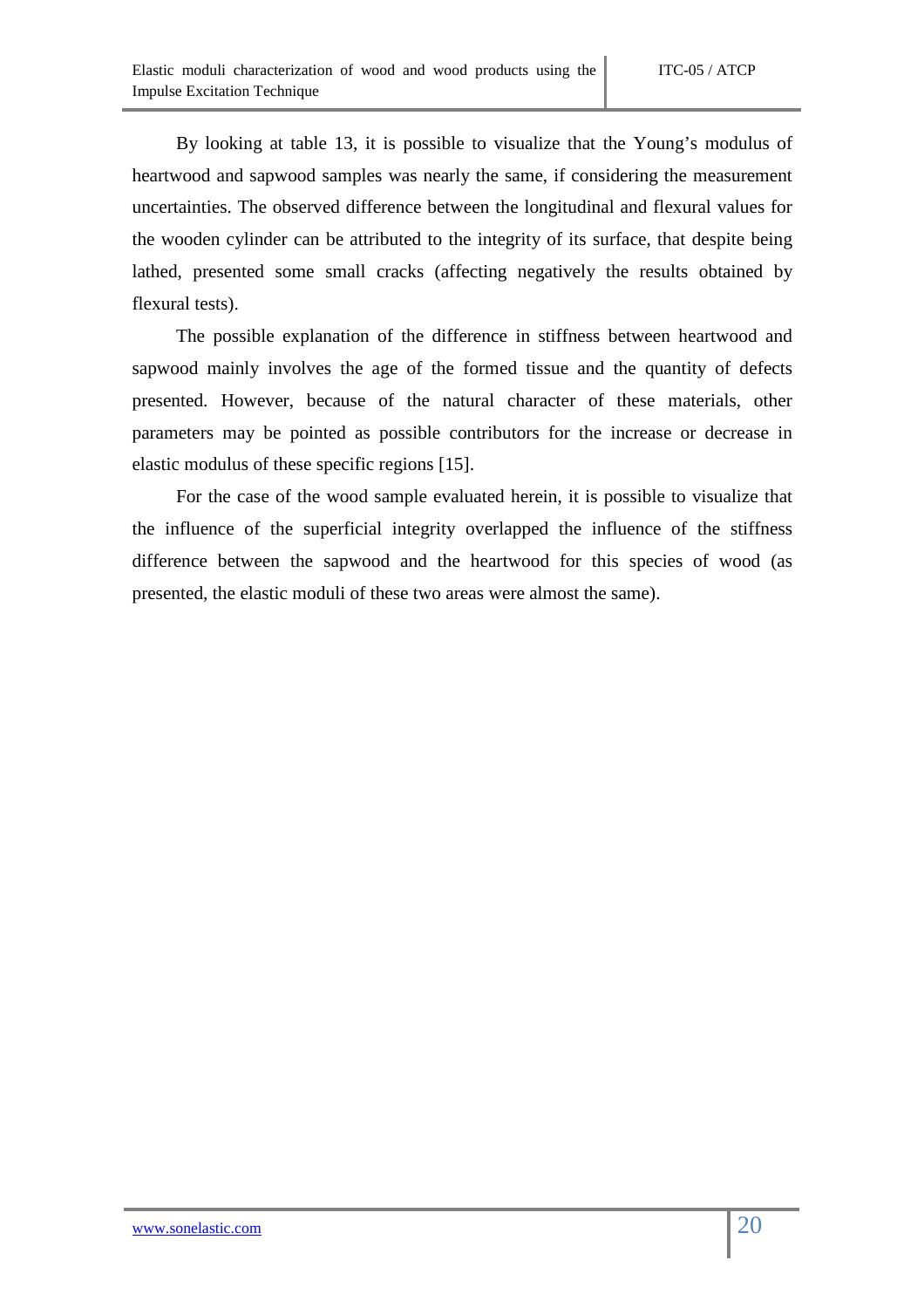### **6. Final considerations**

Wood presents anisotropic characteristics, meaning that its properties are dependent on the orientation from which the measurements are being taken. For this reason, the main direction of the sample must always be considered and referenced in the results of the evaluated property.

Based on the wooden sample's orientation and by applying the correct boundary conditions for flexural and longitudinal modes, it is possible to obtain the three main elastic moduli: EL, ER and ET. The Impulse Excitation Technique also allows the characterization of an effective modulus of rigidity by exciting a sample in the torsional vibration mode.

Lastly, it was presented a case study and a model to predict simultaneously and non-destructively the heartwood and sapwood Young's modulus values through the Impulse Excitation Technique (Sonelastic®) based on the longitudinal and flexural vibration tests of a wooden cylinder. The study herein also showed that the integrity of the surface will also significantly affect the measurements, and may be the main reason to explain the different values of elastic moduli obtained through flexural and longitudinal vibration tests.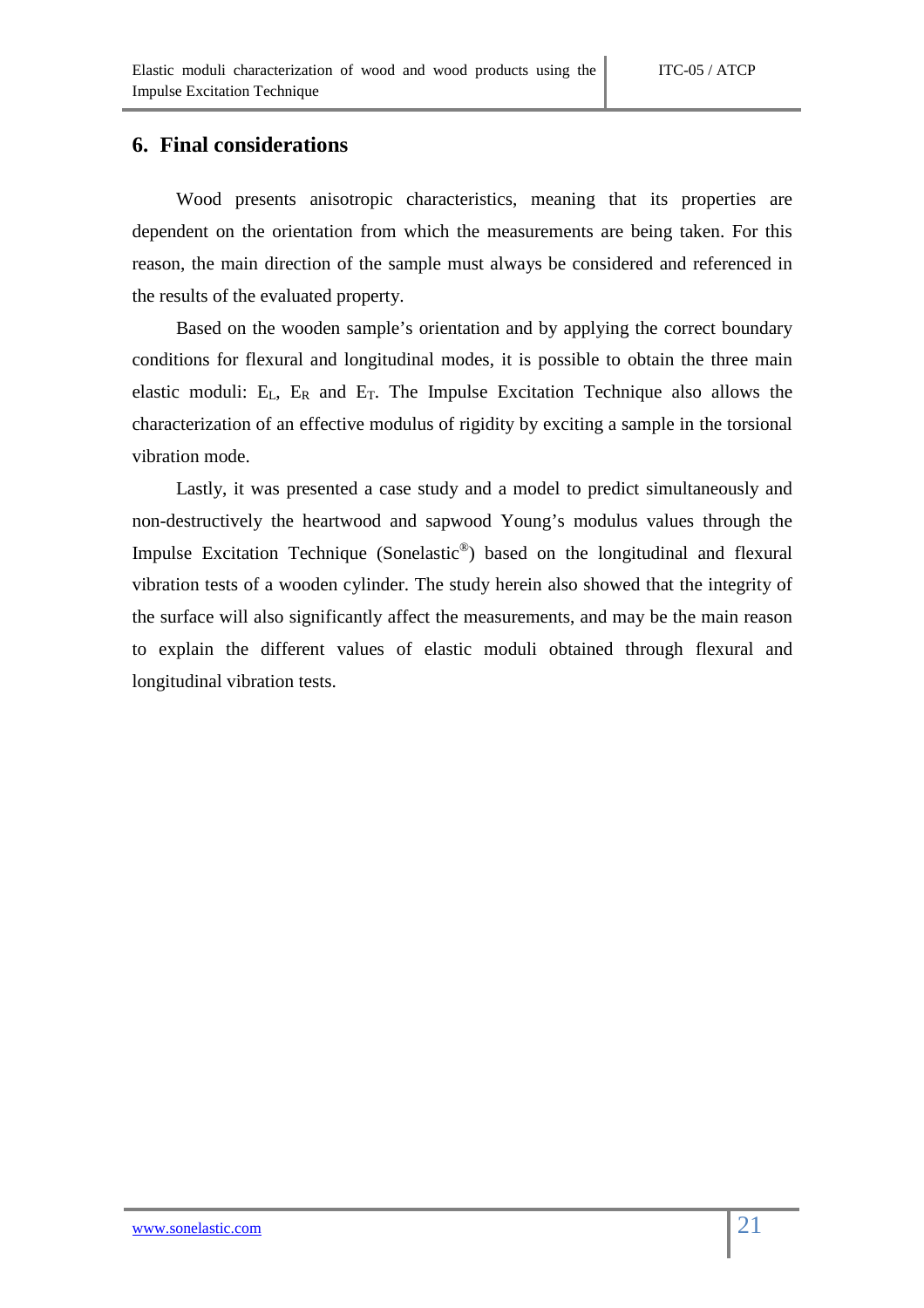## **7. References**

[1] ASTM International. *Standard Test Method for Dynamic Young's Modulus, Shear Modulus, and Poisson's Ratio by Impulse Excitation of Vibration*; ASTM E 1876. 2007. 15 p.

[2] DİNCKAL, C. Analysis of Elastic Anisotropy of Wood Material for Engineering Applications. *Journal of Innovative Research in Engineering and Science,* Global Research Publishing, pp. 67-80, April 2011.

[3] Wood bridge in Montmorency forest. Available at:

<http://upload.wikimedia.org/wikipedia/commons/b/be/Wood\_bridge\_Montmorency.jpg>. Accessed on: 18th of March, 2013.

[4] Adapted from CALIL JUNIOR, C.; LAHR, F.A.R.; DIAS, A.A. *Dimensionamento de elementos estruturais de madeira*. Barueri: Manole, 2003. 152 p.

[5] BODIG, J., JAYNE, B. A. *Mechanics of wood and wood composites*. Malabar (EUA), Krieger Publishing Company, 1993.

[6] COSSOLINO, L.C., PEREIRA, A.H.A. Módulos elásticos: visão geral e métodos de caracterização. Informativo Técnico – ATCP Engenharia Física. Out/2010. Available at: <http://www.atcp.com.br/imagens/produtos/sonelastic/artigos/RT03-ATCP.pdf>. Accessed on: 18<sup>th</sup> of March, 2013.

[7] SEGUNDINHO, P.G.A., COSSOLINO, L.C., PEREIRA, A.H.A, JUNIOR, C.C. Aplicação do método de ensaio das frequências naturais de vibração para obtenção do módulo de elasticidade de peças estruturais de madeira. Revista Árvore, Viçosa-MG, v.36, n.6, p.1155- 1161, 2012.

[8] Positioning and characterization scheme in accordance to ASTM E1876. Adapted from: <http://www.atcp.com.br/pt/produtos/caracterizacao-materiais/propriedades-materiais/moduloselasticos/metodos-caracterizacao-.html> Accessed on: 4<sup>th</sup> of April, 2013.

[9] HEYLIGER, P., UGANDER, P., LEDBETTER, H. Anisotropic Elastic Constants: Measurement by Impact Resonance. *Journal of Materials in Civil Engineering*, pp. 356-363, Sep/Oct 2001.

[10] WANGAARD, F.F. *The Mechanical Properties of Wood*. New York: John Wiley & Sons, Inc, 1950.

[11] KAW, A.K. *Mechanics of composite materials*. Boca Raton: Taylor & Francis Group, 2 ed, 2006, 457 p.

[12] ROCHA, J.S., PAULA, E.V.C.M. de, SIQUEIRA, M.L. Flexão Estática em amostras pequenas livres de defeitos. *Acta Amazonica*, Manaus, p. 147-162. 1988.

[13] CHO, C.L., Comparison of Three Methods for Determining Young's Modulus of Wood. *Taiwan Journal for Science,* pp. 297-306, May/2007.

[14] BUCUR, V., *Acoustics of Wood*. 2ª ed. Germany: Springer, 2006. p. 393.

[15] WANGAARD, F. F. *The Mechanical Properties of Wood*. John Wiley & Sons, Inc., New York, 1950.

[16] CALLISTER Jr., W.D. *Materials Science and Engineering*. 7ª ed. New York: John Wiley & Sons, Inc, 2007.

[17] Stress-strain curve. Adapted from:

< http://www.ctb.com.pt/?page\_id=1471>. Accessed on: 8th of July, 2014.

[18] NYE, J.F. Physical Properties of Crystals: their representation by tensors and matrices. *Oxford: At the Clarendon Press*. 1957.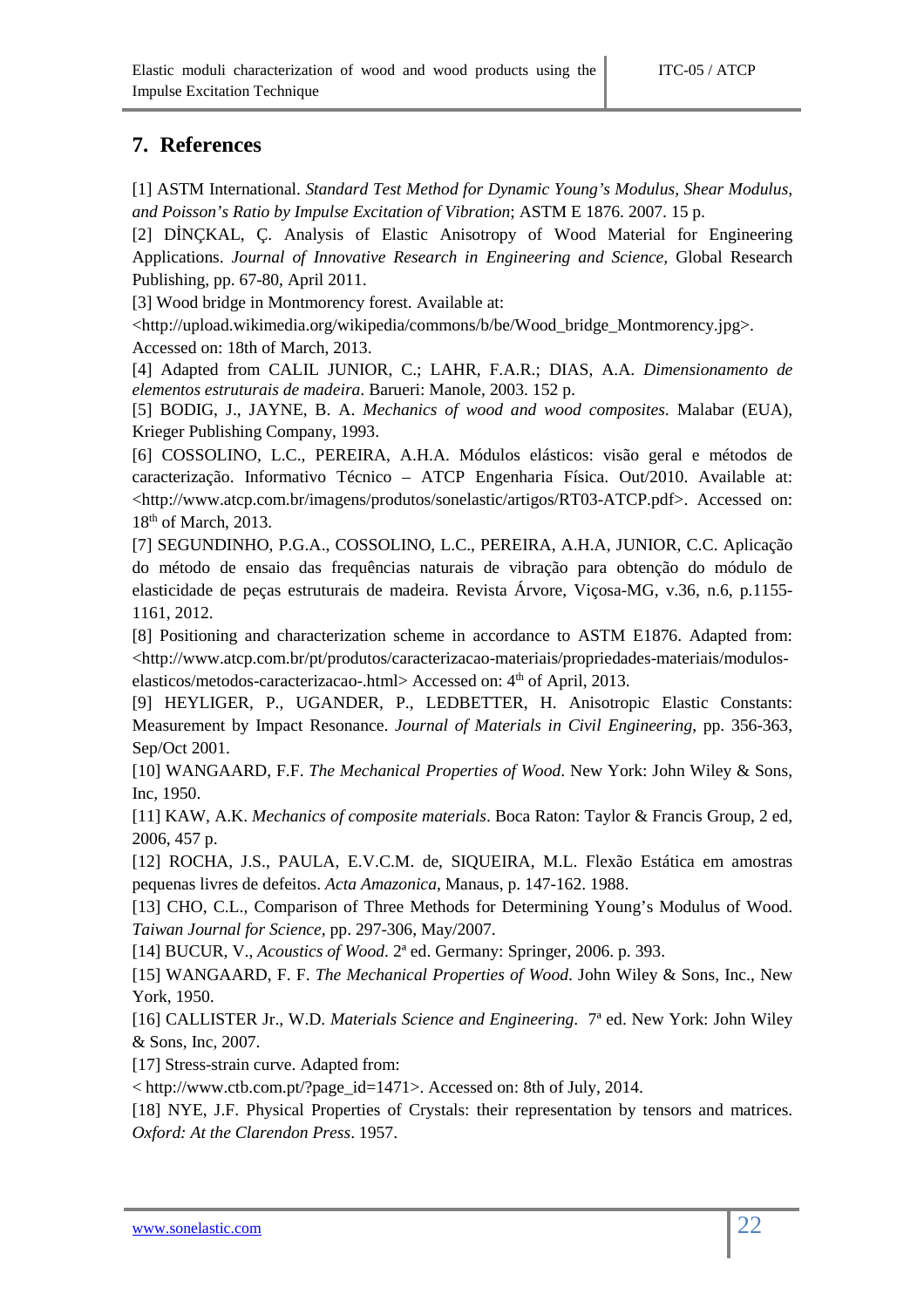## **Appendix A – Elasticity theory applied to wood**

Wood is an anisotropic material, therefore its properties vary according to the direction of the load. For this reason, the Elasticity Theory, when applied to this type of material, is much more complex than when it is applied to isotropic materials. Thus, considering the complexity of the material under study, this appendix includes the correct way in which the elastic properties should be presented and defined.

#### • **Introduction: Young's modulus – Hooke's law**

Based on a tensile test of an isotropic material (an annealed metal, for example), at the elastic regime, it is possible to correlate stress and strain as described by Equation 1 (Hooke's law) [16]:

$$
\sigma = E \cdot \varepsilon \tag{1}
$$

Figure 15 shows a typical stress-strain curve of a quasi-static tensile test from which the main mechanical properties are obtained. The Young's modulus, E, is the slope of the curve when the sample is under the elastic regime (beginning of the curve).



**Figure 15** – Stress-strain curve of a high-strength steel [17].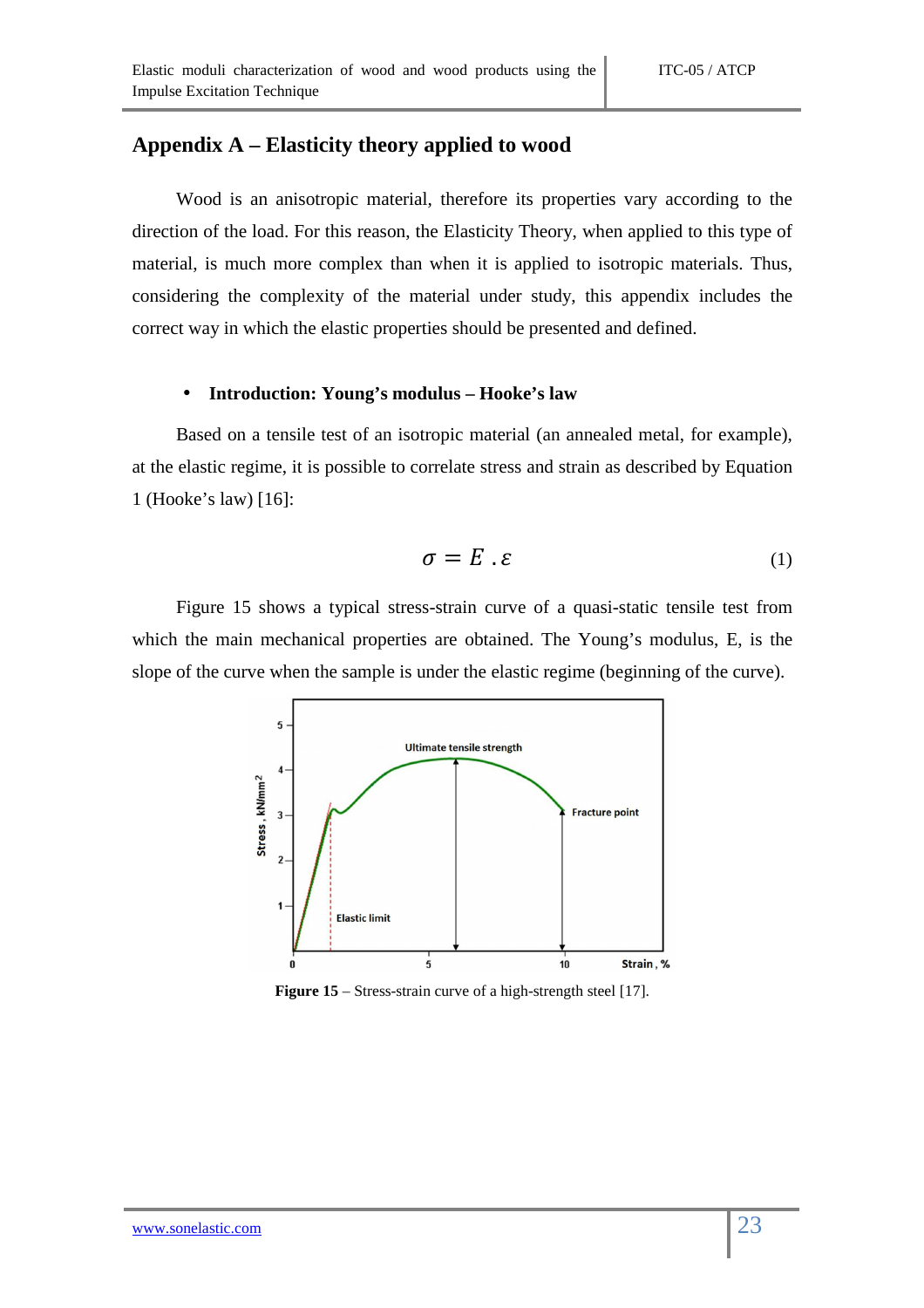#### • **Stress and strain – tridimensional model**

The diagram below presents an infinitesimal volume with possible stress types that may appear whilst loading a sample.



Note that there are two stress types present in this model: the tensile stress represented by σ, and the shear stress, represented by τ. Taking that into consideration, this model may be represented by a  $3 \times 3$  matrix (Equation 2):

$$
\[\sigma_{ij}\] = \begin{bmatrix} \sigma_{11} & \tau_{12} & \tau_{13} \\ \tau_{21} & \sigma_{22} & \tau_{23} \\ \tau_{31} & \tau_{32} & \sigma_{33} \end{bmatrix} \tag{2}
$$

Assuming that there is a balance of forces within this volume, shear stresses oriented to the same edge of the cube are equivalent (for instance,  $\tau_{12} = \tau_{21}$ ). Therefore, the load applied can be represented by six distinct stresses, as shown in the symmetric matrix below:

$$
\[\sigma_{ij}\] = \begin{bmatrix} \sigma_{11} & \tau_{12} & \tau_{13} \\ \sigma_{22} & \tau_{23} \\ \sigma_{33} \end{bmatrix} \tag{3}
$$

The same analysis can be made regarding the strain:

$$
\[\varepsilon_{ij}\] = \begin{bmatrix} \varepsilon_{11} & \frac{1}{2}\gamma_{12} & \frac{1}{2}\gamma_{13} \\ \varepsilon_{22} & \frac{1}{2}\gamma_{23} \\ \varepsilon_{33} & \varepsilon_{33} \end{bmatrix} \tag{4}
$$

#### www.sonelastic.com 24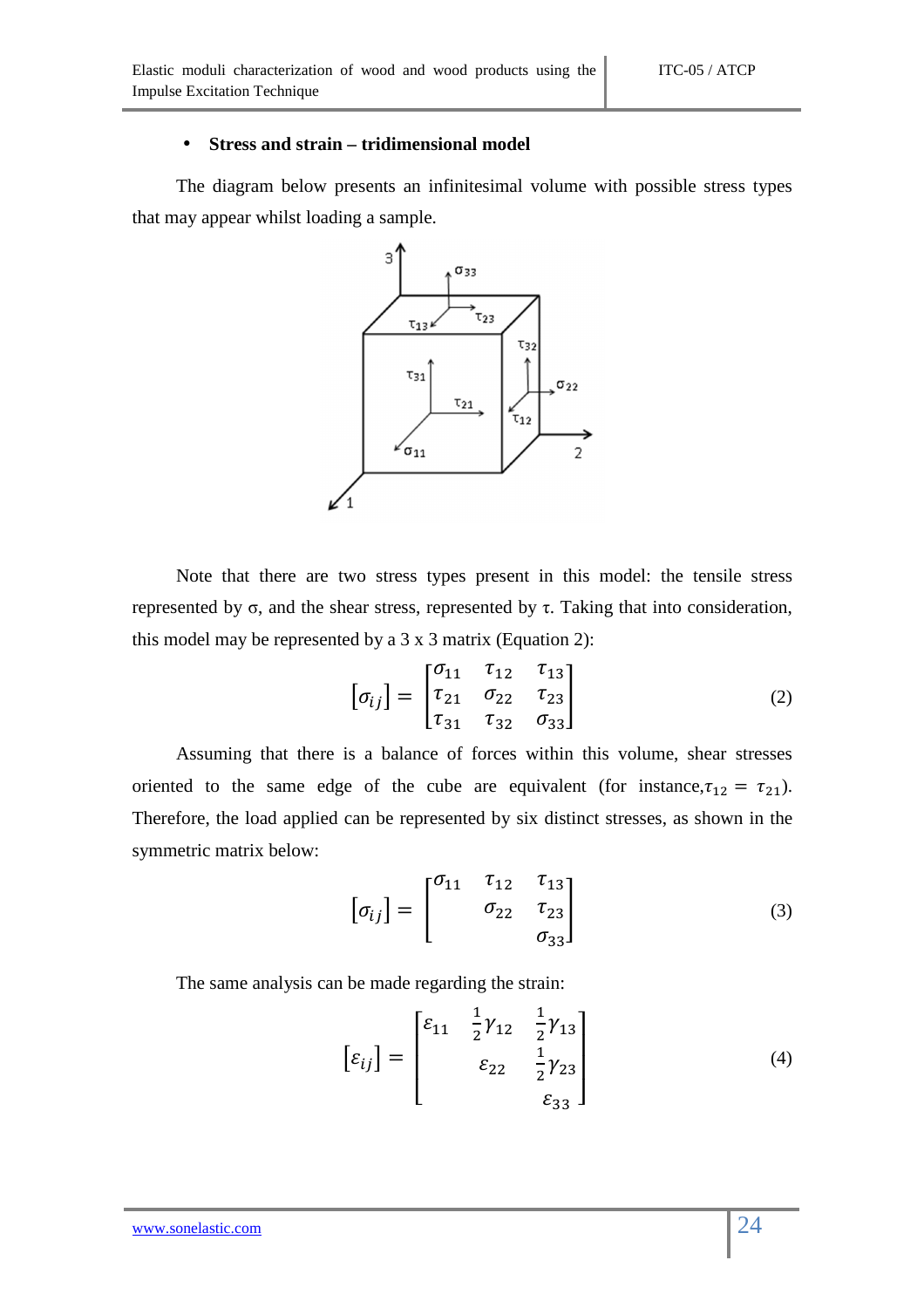#### • **Anisotropic elasticity**

As it was previously described, wood presents different behavior according to the load direction, consequently, the stress-strain correlations are not the same for all the directions. Therefore, it is always necessary to consider the orientation of the sample before characterizing its elastic properties.

The general Hooke's law is more complex because it considers the stress and strain matrices described in the previous item. It is given by the following correlation:

$$
\sigma_{ij} = C_{ijkl} \cdot \varepsilon_{kl}, \quad \text{in which } i, j, k, l = 1, 2, 3 \tag{5}
$$

Considering the stress and the strain as square matrices of third order, it is possible to conclude that  $C_{ijkl}$  is a fourth-order tensor, known as stiffness tensor [11]. Based on the relationships of symmetry described below, it is possible to lower the number of elastic constants from 81 to 21.

$$
C_{ijkl} = C_{jikl}, \ C_{ijkl} = C_{ijlk}, \ C_{ijkl} = C_{klij}
$$
 (6)

A reduced index notation is used to simplify the correlation between stress, strain and elastic constants, as shown in Table 14.

**Table 14 -** A four-index notation reduced to a two-index notation [18].

| Four-index notation | $\sim$<br><u>. .</u> | ົາ<br>-- | --- |  |
|---------------------|----------------------|----------|-----|--|
| Two-index notation  |                      |          |     |  |

Based on all previous considerations, the stiffness matrix of an anisotropic material presenting linear-elastic behavior is symmetric and may be described as:

$$
\begin{bmatrix} \sigma_1 \\ \sigma_2 \\ \sigma_3 \\ \tau_4 \\ \tau_5 \\ \tau_6 \end{bmatrix} = \begin{bmatrix} C_{11} & C_{12} & C_{13} & C_{14} & C_{15} & C_{16} \\ C_{22} & C_{23} & C_{24} & C_{25} & C_{26} \\ C_{33} & C_{34} & C_{35} & C_{36} \\ C_{44} & C_{45} & C_{46} \\ C_{55} & C_{56} \\ C_{66} \end{bmatrix} \begin{bmatrix} \varepsilon_1 \\ \varepsilon_2 \\ \varepsilon_3 \\ \varepsilon_4 \\ \varepsilon_5 \\ \varepsilon_6 \end{bmatrix}
$$
 (7)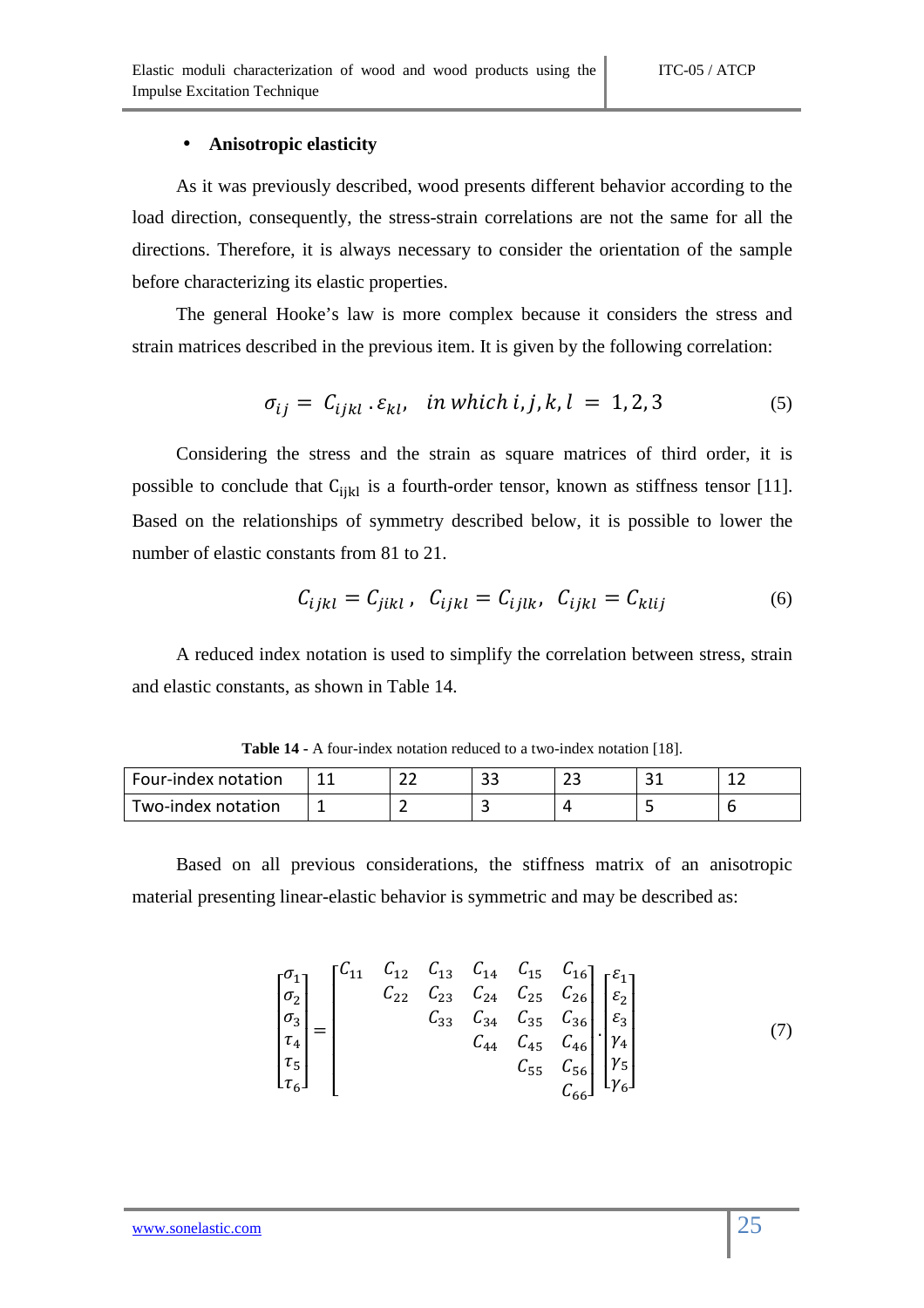Another form to represent the stress-strain relation of a material is by using the compliance matrix, as shown in Equation 8:

$$
\begin{bmatrix} \varepsilon_{1} \\ \varepsilon_{2} \\ \varepsilon_{3} \\ \gamma_{4} \\ \gamma_{5} \\ \gamma_{6} \end{bmatrix} = \begin{bmatrix} S_{11} & S_{12} & S_{13} & S_{14} & S_{15} & S_{16} \\ S_{22} & S_{23} & S_{24} & S_{25} & S_{26} \\ S_{33} & S_{34} & S_{35} & S_{36} \\ S_{44} & S_{45} & S_{46} \\ S_{55} & S_{56} \\ S_{66} \end{bmatrix} \begin{bmatrix} \sigma_{1} \\ \sigma_{2} \\ \sigma_{3} \\ \tau_{4} \\ \tau_{5} \\ \tau_{6} \end{bmatrix} \tag{8}
$$

i.e.,

$$
[S] = [C]^{-1} \tag{9}
$$

It is possible to note that to fully describe a material regarding the elastic properties, it is necessary to find its 21 elastic constants. It is also important to highlight that this model represents the elastic properties measured from a specific point of a material, meaning that the described constants may vary from point to point if the material is not homogeneous. Despite the fact that wood is a heterogeneous material, to simplify the model, it is common to consider wood as being homogeneous.

#### • **Types of material and present symmetries**

Despite the variation in properties depending on the load direction, most materials present an internal organization, making possible to simplify the elastic matrix parameters presented in the previous item.

A material that does not present a plane of symmetry is called "anisotropic", and all of its elastic constants are independent from each other [5].

If a material varies its properties depending on the load direction, but has orthogonal planes of symmetry, they are called "orthotropic materials". Wood is generally classified as such. To be able to fully characterize a sample presenting this type of symmetry, it is necessary to obtain nine independent variables [5].

If a material with an orthogonal symmetry has one of its planes isotropic, it can be classified as being "transversely isotropic" (in the case of wood, this situation would occur if the tangential properties were the same as the radial properties).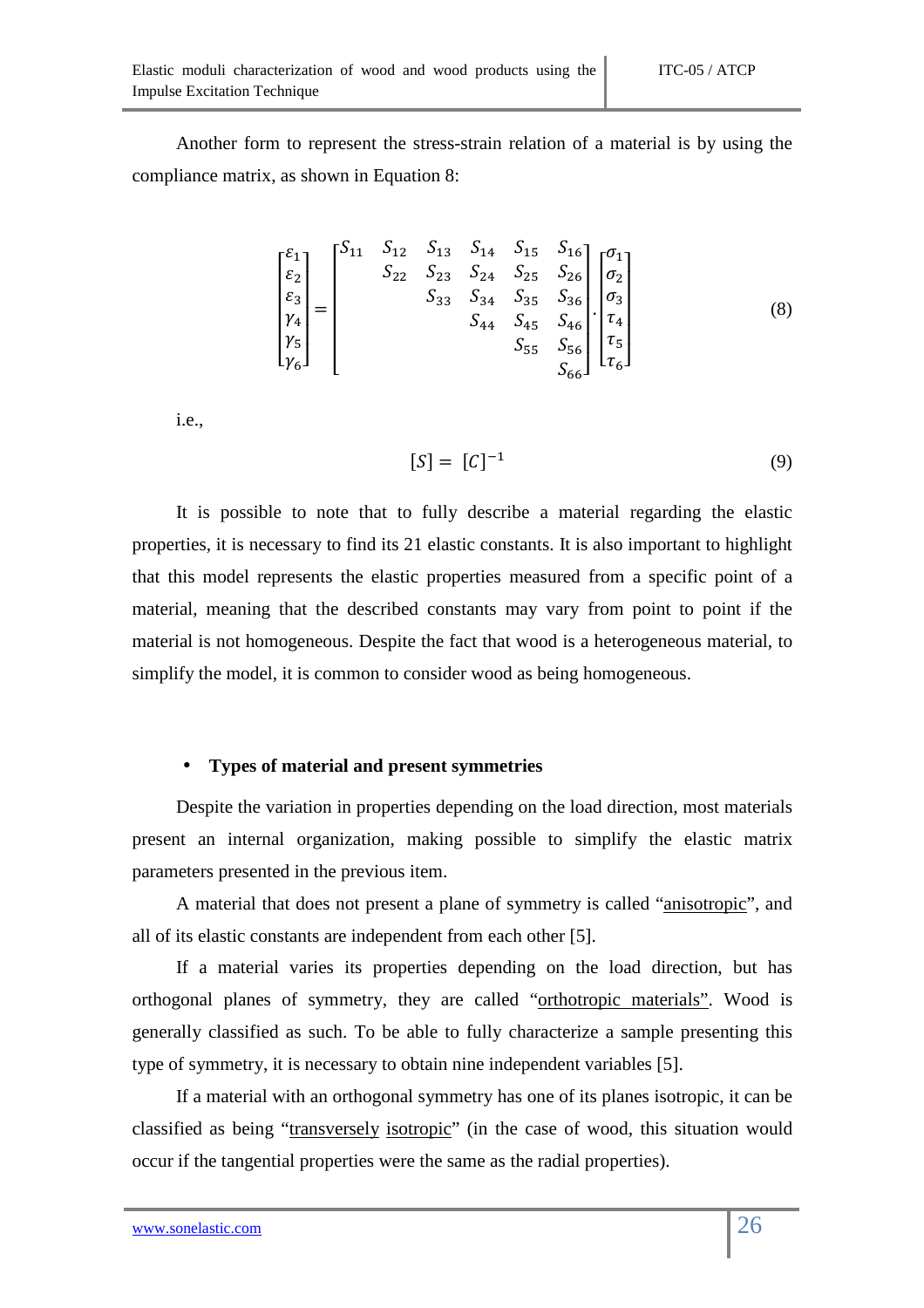Lastly, the simplest possible case that has the smallest number of independent variables is when the material presents isotropy in infinite planes. In that case, the material is called as being "isotropic", meaning that the properties do not vary with the direction, and the stiffness matrix will depend only on two variables [5].



#### • **Elastic constants of wood**

According to the previous topic, wood is classified as being an orthotropic material and to fully characterize its elastic behavior, nine independent variables are needed. Next is presented the compliance matrix, described according to its elastic constants. Note that indexes 1, 2 and 3 have been replaced by wood specific indexes: L (longitudinal), R (radial) and T (tangential), respectively [5].

Compliance matrix:

$$
\begin{bmatrix} \varepsilon_L \\ \varepsilon_R \\ \varepsilon_T \\ \gamma_{LT} \\ \gamma_{LR} \end{bmatrix} = \begin{bmatrix} \frac{1}{E_L} & -\frac{\nu_{RL}}{E_R} & -\frac{\nu_{TL}}{E_T} & 0 & 0 & 0 \\ -\frac{\nu_{LR}}{E_L} & \frac{1}{E_R} & -\frac{\nu_{TR}}{E_T} & 0 & 0 & 0 \\ -\frac{\nu_{LT}}{E_L} & -\frac{\nu_{RT}}{E_R} & \frac{1}{E_T} & 0 & 0 & 0 \\ 0 & 0 & 0 & \frac{1}{G_{RT}} & 0 & 0 \\ 0 & 0 & 0 & 0 & \frac{1}{G_{LT}} & 0 \\ 0 & 0 & 0 & 0 & \frac{1}{G_{LT}} & 0 \\ 0 & 0 & 0 & 0 & 0 & \frac{1}{G_{LR}} \end{bmatrix} \begin{bmatrix} \sigma_L \\ \sigma_R \\ \sigma_T \\ \tau_{LT} \\ \tau_{LR} \end{bmatrix}
$$
(14)

By using this matrix, it is possible to determine the strains as a function of applied stresses if the elements (elastic constants) are all known.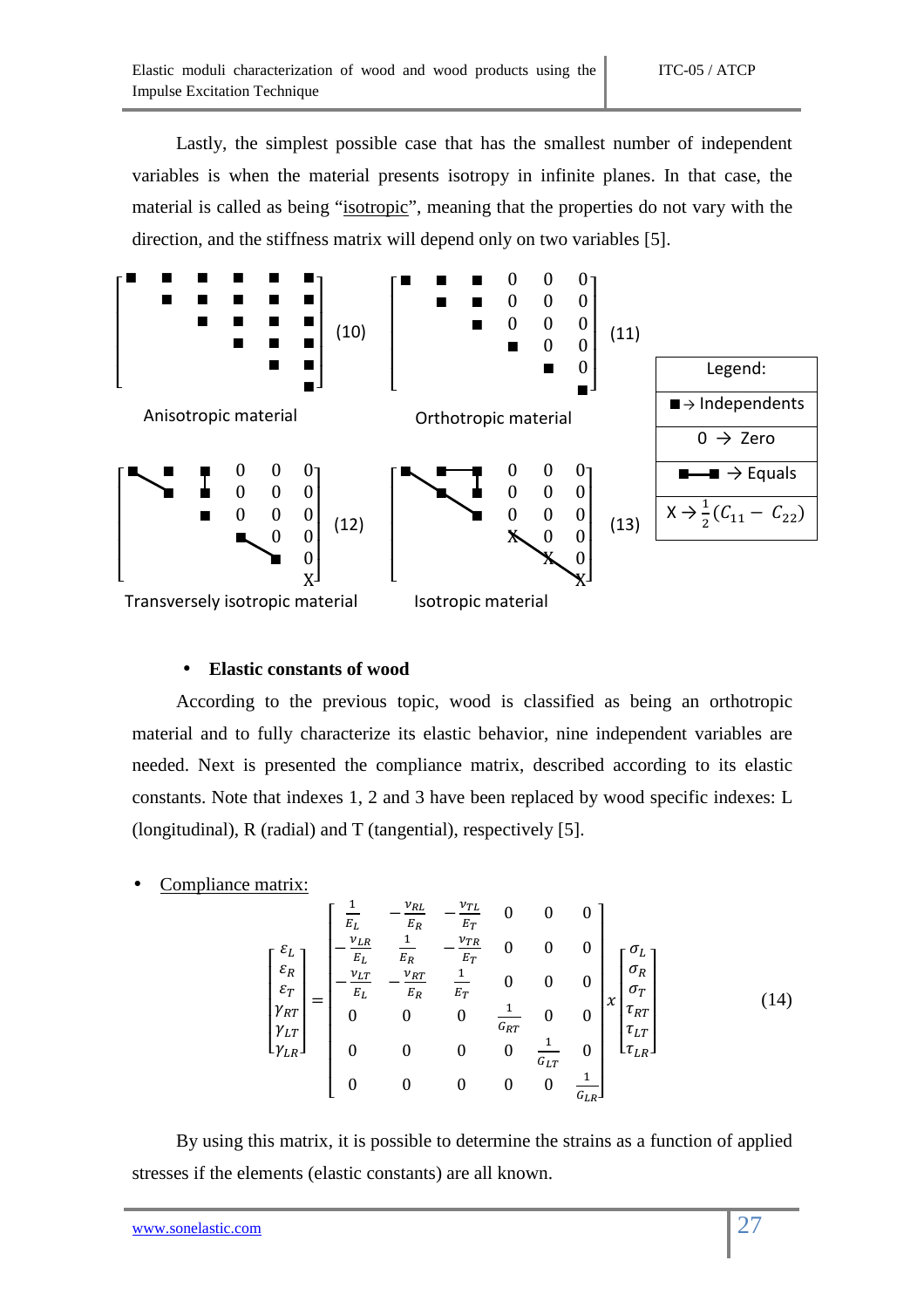# **Appendix B – Developing a model to predict the Young's modulus values of heartwood and sapwood in wooden cylinder**

To develop a model for the prediction of longitudinal and flexural Young's modulus, it was necessary to use a cylinder made up of two metals concentrically arranged, such as pictured in Figure 11, case study #2.

#### • Longitudinal load (rule of mixtures) [11]:

By applying a longitudinal force at the cylinder, the load is equally distributed throughout the transversal section of the sample, as such:

$$
F_x = F_1 + F_2 \tag{15}
$$

Knowing that the load applied corresponds to the stress multiplied by the area:

$$
\sigma_x \cdot A_T = \sigma_1 \cdot A_1 + \sigma_2 \cdot A_2 \tag{16}
$$

Through the stress-strain correlation, the following equation is formed:

$$
E_{eff} \t, \varepsilon_x \t, A_T = E_1 \t, \varepsilon_1 \t, A_1 + E_2 \t, \varepsilon_2 \t, A_2 \t\t(17)
$$

Considering equal strains in the case of a uniaxial load:

$$
E_{eff} = E_1 \cdot \frac{A_1}{A_T} + E_2 \cdot \frac{A_2}{A_T}
$$
 (18)

Thus, the relation between the moduli will follow the rule of mixtures, being described by:

$$
E_{eff} = E_1 \cdot V_{eq1} + E_2 \cdot V_{eq2} \tag{19}
$$

where:

$$
V_{eq1} = \frac{V_1}{V_T} = \frac{L\frac{\pi d^2}{4}}{L\frac{\pi D^2}{4}} = \frac{d^2}{D^2} \quad \text{and} \quad V_{eq2} = \frac{V_2}{V_T} = \frac{L\frac{\pi (D^2 - d^2)}{4}}{L\frac{\pi D^2}{4}} = \frac{(D^2 - d^2)}{D^2} \tag{20.21}
$$

Replacing the results of equations 20 and 21 in equation 19, it is possible to correlate the longitudinal Young's modulus of a cylindrical composite as a function of the diameters and of the Young's modulus of its components.

$$
E_{long}^{eff} = \frac{E_1 \cdot d^2 + E_2 \cdot (D^2 - d^2)}{D^2} \tag{22}
$$

#### www.sonelastic.com 28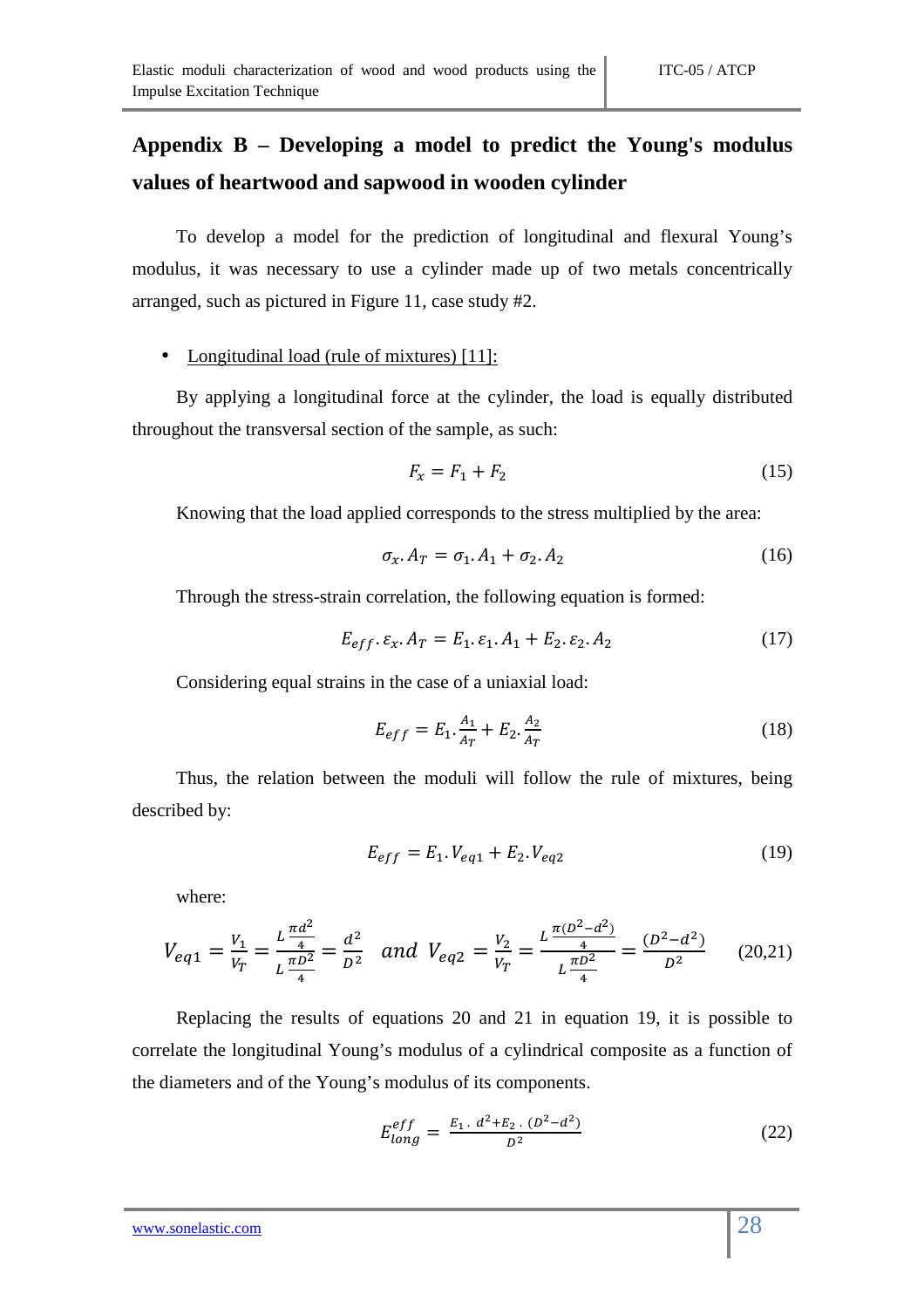#### • Flexural load (Euler-Bernoulli equation):

The Euler-Bernoulli equation used to describe the beam flexure can be written as:

$$
\frac{d^2}{dx^2}\left(E.I_z.\frac{d^2w}{dx^2}\right) = -p\tag{23}
$$

In which  $w$  is the displacement of the beam from the neutral line (see Figure 18); *E* is the Young's modulus of the material;  $I_z$  is the second moment of area and *p* is the linear density of load applied on the sample's surface.

The development to reach the Euler-Bernoulli equation (equation 23) is described below. However, it was focused on the study of a beam formed by two distinct materials.

Initially, equilibrium equations are applied to an infinitesimal element of a rectangular bar through a bending test, such as described in Figure 16.



**Figure 16** - Forces and resulting moments in an infinitesimal volume of a sample under flexion.

Considering the balance of forces and moments in this volume:

$$
V - (pdx) - V - dV = 0 \qquad \rightarrow \qquad \frac{dV}{dx} = -p \tag{24}
$$

$$
M - M - dM + (pdx).dx + (V + dV).dx = 0 \qquad \rightarrow \qquad \frac{dM}{dx} = V \tag{25}
$$

By replacing equation 25 in equation 24, it is possible to come to the following equation:





**Figure 17** – Stress distribution in the transversal section of an infinitesimal volume submitted to flexion.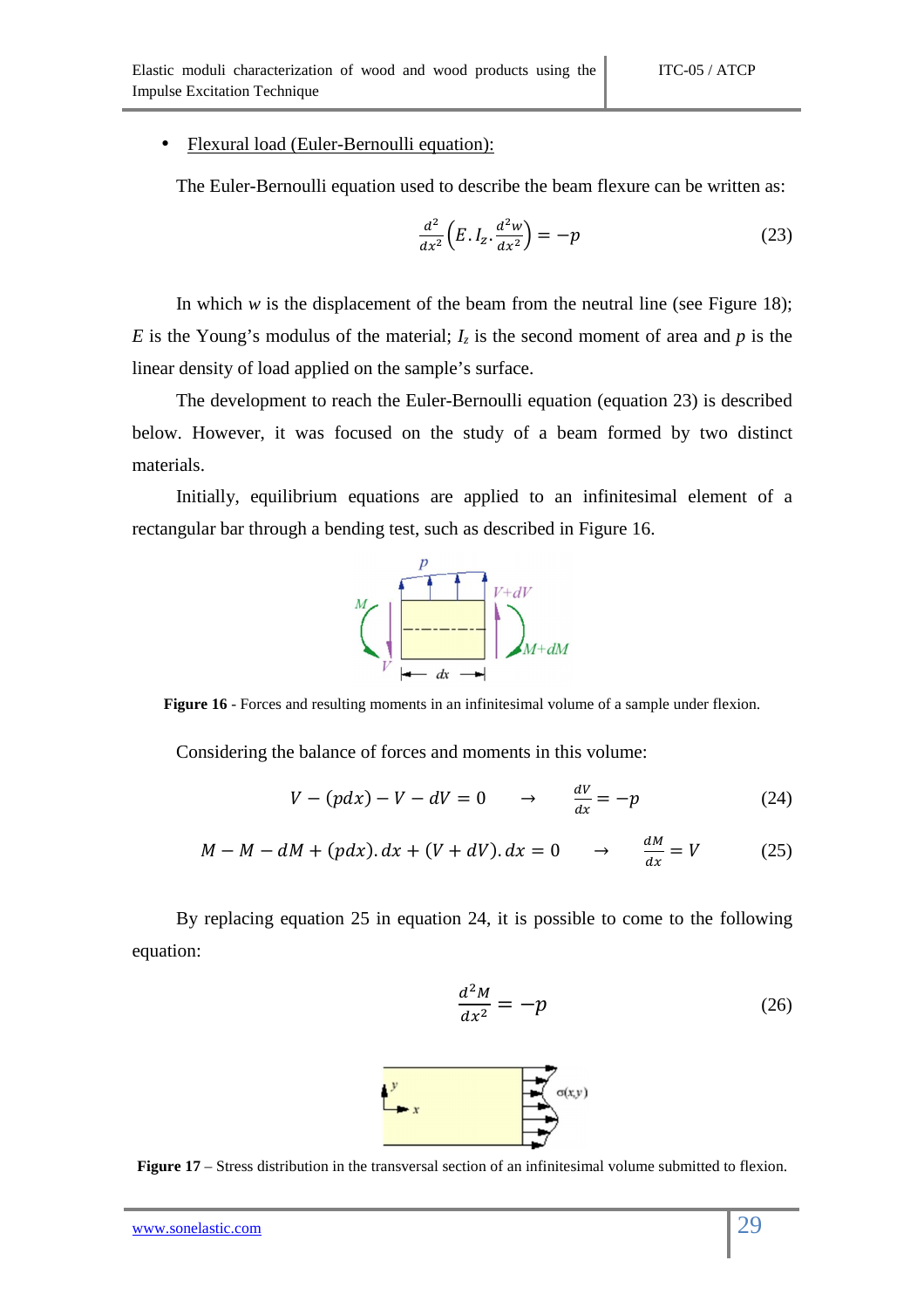The stress distribution demonstrated in Figure 17 describes an aleatory dependence of the stress along the thickness of the sample, so that the moment is described as the integration between the resulting force and the dimensions of the transversal section (y and z). The equation of the resulting moment in relation to the neutral line is given by:

$$
M(x) = \iint y \cdot \sigma(x, y) \, dy \, dz \tag{27}
$$

Replacing equation 27 in equation 26, the following equation is formed:

$$
\frac{d^2}{dx^2}(\iint y \cdot \sigma(x, y) \, dydz) = -p \tag{28}
$$

When the sample submitted to a bending test is formed by two other distinct materials, the stress distribution in the transversal section may be described by the sum of the stresses in each of the components. Disregarding the Poisson's ratio effect, the equation is given by:

$$
\sigma(x, y) = \sigma_1(x, y) + \sigma_2(x, y) \to \sigma(x, y) = E_1. \varepsilon_1(x, y) + E_2. \varepsilon_2(x, y) \tag{29}
$$



**Figure 18** - Strains along x and y axes of an infinitesimal volume submitted to flexion.

Based on Figure 18, it is possible to verify that:

$$
u = \chi(x) \quad y \quad \text{and} \quad \chi(x) = \frac{dw}{dx} \tag{30.31}
$$

$$
\varepsilon(x,y) = \frac{du}{dx} = y \frac{d\chi}{dx} = y \frac{d^2w}{dx^2} \quad \to \quad \varepsilon(x,y) = y \frac{d^2w}{dx^2} \tag{32}
$$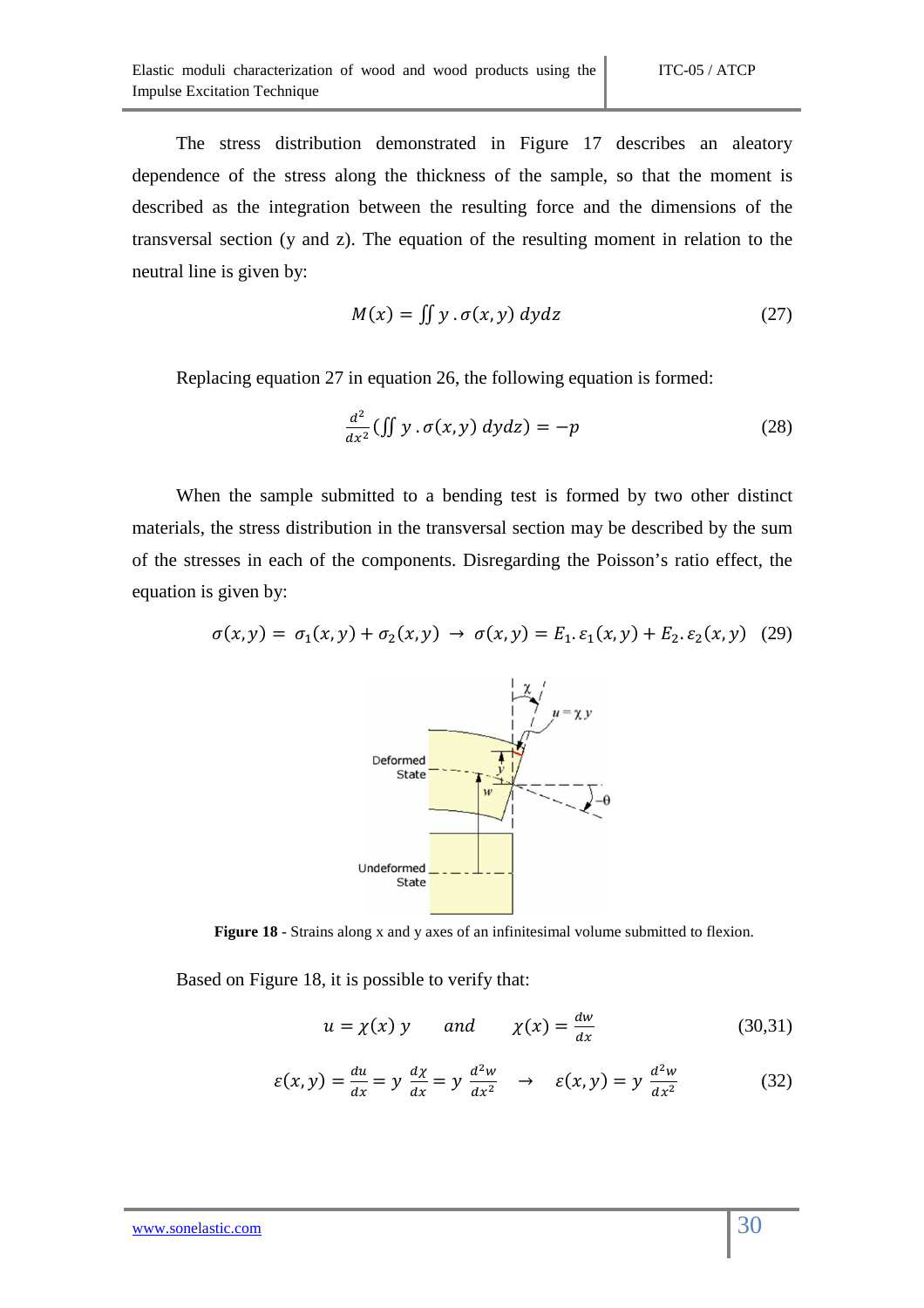in which,  $w$  is the out-of-plane displacement (distance in which the neutral line moves away from the equilibrium); *u* is the displacement occurred during flexion; and *χ* is the rotation of the transversal section.

Therefore, based on equations 29 and 32, the following is formed:

$$
\sigma(x, y) = E_1 y \frac{d^2 w}{dx^2} + E_2 y \frac{d^2 w}{dx^2}
$$
 (33)

Replacing equation 33 in equation 28:

$$
\frac{d^2}{dx^2} \left[ \iint y \left( E_1 y \frac{d^2 w}{dx^2} + E_2 y \frac{d^2 w}{dx^2} \right) dy dz \right] = -p \tag{34}
$$

Considering that the bar is formed by two different materials such as described in Figure 11, it is possible to divide the integration for these two regions:

$$
\frac{d^2}{dx^2} \left[ \iint E_1 \, y^2 \, \frac{d^2 w}{dx^2} \, dy \, dz + \iint E_2 \, y^2 \, \frac{d^2 w}{dx^2} \, dy \, dz \right] = -p \tag{35}
$$

The second moment of area for rectangular cross-section samples has the following form:

$$
I_z = \iint y^2 dy dz \tag{36}
$$

Thus, the Euler-Bernoulli equation of a bar formed by two distinct materials, disregarding the Poisson's ratio effect, is given by:

$$
\frac{d^2}{dx^2} \Big[ E_1 I_{z_1} \cdot \frac{d^2 w}{dx^2} + E_2 I_{z_2} \cdot \frac{d^2 w}{dx^2} \Big] = -p \tag{37}
$$

$$
\frac{d^2}{dx^2} \left[ \left( E_1 I_{z_1} + E_2 I_{z_2} \right) \frac{d^2 w}{dx^2} \right] = -p \tag{38}
$$

Comparing equations 38 and 23 by the equality between the stress distribution ( p), it is possible to estimate the effective value for the measured Young's modulus in flexion, such as:

$$
E_{eff}^{flex}.I_z = E_1.I_{z_1} + E_2.I_{z_2}
$$
 (39)

Despite the fact that the described equation were developed for rectangular bars, the result does not depend on this variable because even performing the transformation of coordinates to cylindrical, the final result would be the same. Therefore, considering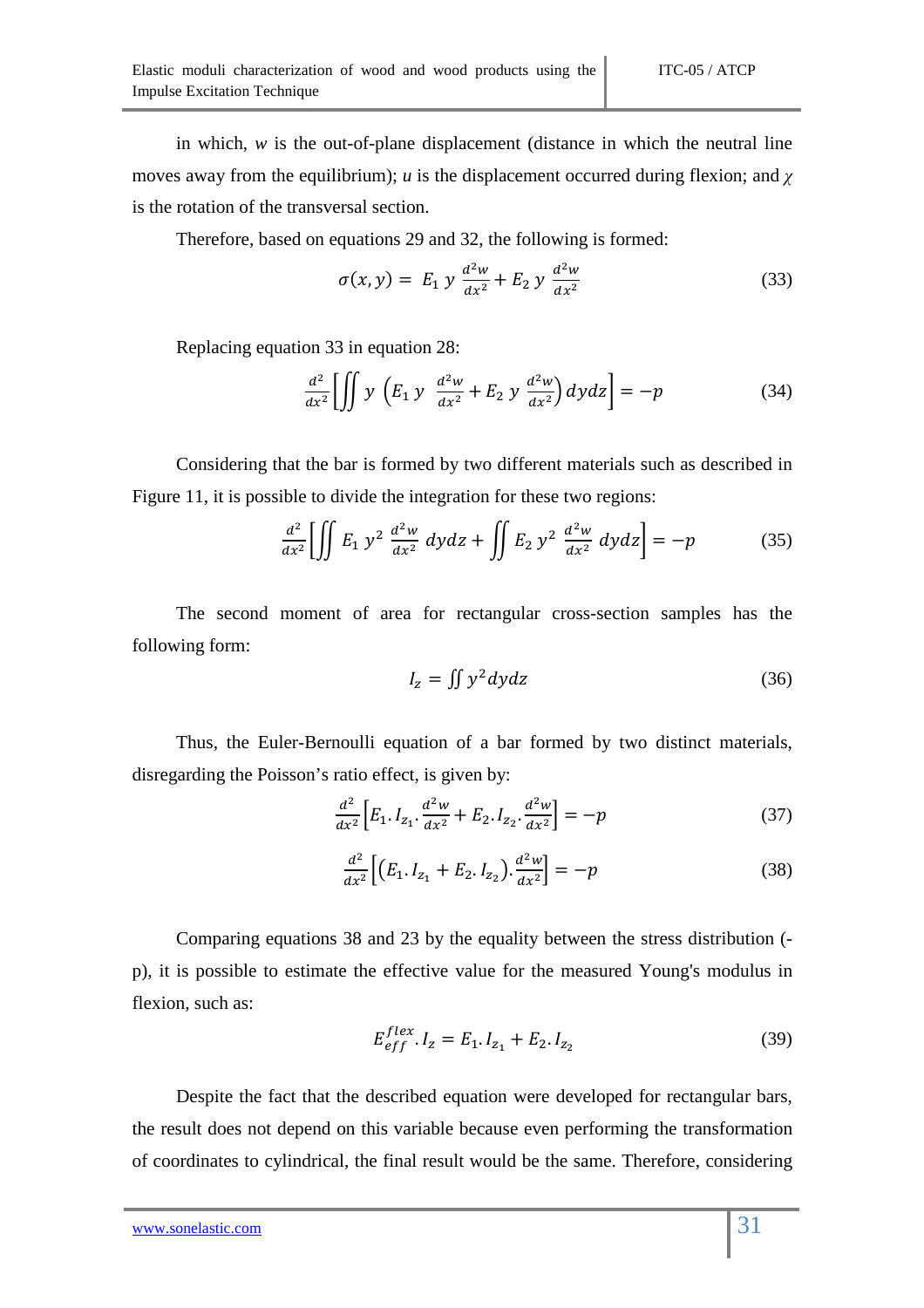that for solid cylinders  $I_z = \frac{\pi . d^4}{64}$  $\frac{\pi \cdot d^4}{64}$  and that for hollow cylinders  $I_z = \frac{\pi (D^4 - d^4)}{64}$  $\frac{(-a)}{64}$ , it is possible to obtain the following correlation between the elastic moduli:

$$
E_{eff}^{flex} = \frac{E_1 \cdot d^4 + E_2 \cdot (D^4 - d^4)}{D^4} \tag{40}
$$

It is worth to highlight that based on this model, it is possible to visualize that the surface of a sample significantly influences the measurements taken during the flexural vibration mode. This factor will be extremely important for the cases in which the sample may present a large quantity of defects in this region.

## • Developing a model for the prediction of the Young's moduli for the components of a cylindrical composite:

Based on the relations found and described by equations 22 and 40, it is possible to algebraically elaborate a two-variable system, in which by using the flexural and longitudinal elastic moduli values ( $E_{flex}$  and  $E_{long}$ ) of a cylindrical composite, it is possible to calculate the Young's modulus of its components  $(E_1 \text{ and } E_2)$ . By simplifying the system and admitting that the longitudinal and flexural elastic moduli of materials 1 and 2 are the same, the following equations are given:

$$
E_1 = \frac{E_{long}(D^2 + d^2) - E_{flex}D^2}{d^2} \tag{44}
$$

$$
E_2 = \frac{E_{flex}D^2 - E_{long}d^2}{(D^2 - d^2)}
$$
(45)

Those are the main equations employed to obtain both Young's modulus values of heartwood and sapwood after characterizing only one wooden cylinder containing these two elements (case study #2). Based on the adopted convention, it is possible to conclude that  $E_1$  will represent the Young's modulus of the heartwood, whilst  $E_2$  will represent the Young's modulus of the sapwood.